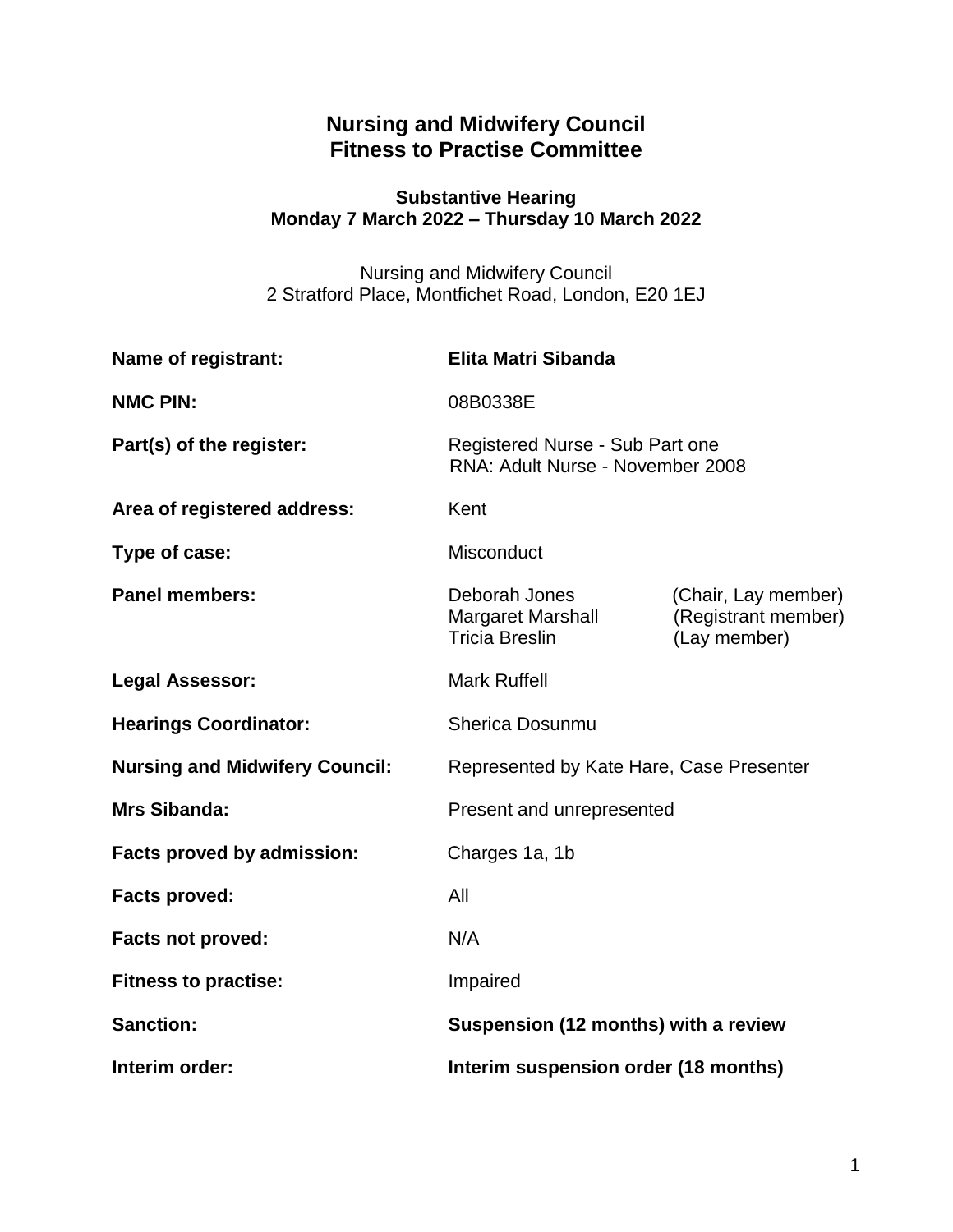#### **Decision and reasons on application to admit the hearsay evidence of Resident A**

At the outset of the hearing Ms Hare, on behalf of the Nursing and Midwifery Council (NMC), informed the panel that within Colleague C's written witness statement, in one paragraph, Colleague C explains what Resident A said to her on 7 April 2019. Resident A was not present at this hearing. Ms Hare stated that she understood that this would be classified as hearsay evidence.

Ms Hare made an application under Rule 31 of the 'Nursing and Midwifery Council (Fitness to Practise) Rules 2004', as amended (the Rules) to allow the paragraph referring to what was said by Resident A to Colleague C to be admitted into evidence. Ms Hare submitted that the hearsay evidence is both fair and relevant to be admitted.

You indicated that you do not object to the admission of Resident A's hearsay evidence.

The panel heard and accepted the legal assessor's advice on the issues that it should take into consideration in respect of this application. Rule 31 provides that, so far as it is 'fair and relevant', a panel may accept evidence in a range of forms and circumstances, whether or not it is admissible in civil proceedings.

The panel gave the application in regard to Resident A's hearsay evidence serious consideration. The panel was satisfied that the evidence was relevant to the circumstances in which the events on 5 April 2019, relating to charges 1a and 1b, took place. The panel considered whether you would be disadvantaged by the hearsay evidence. The panel considered that the evidence is not the sole or decisive evidence in support of any of the charges and it took into account that you did not oppose the application. There was also public interest in the issues being explored fully which supported the admission of this evidence into the proceedings.

In these circumstances, the panel determined that it would be fair and relevant to admit Resident A's hearsay evidence.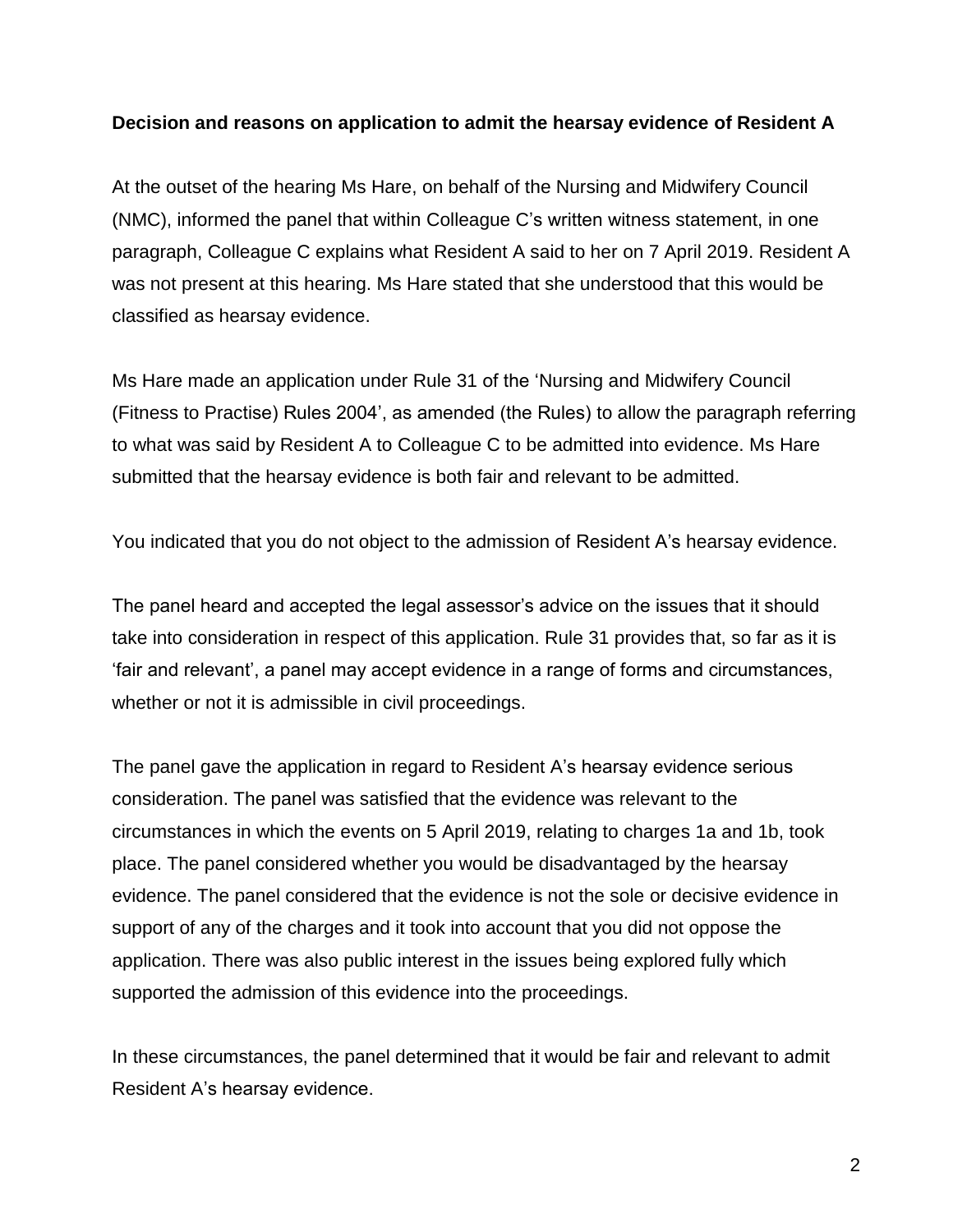### **Details of charge**

That you, a registered nurse:

- 1) On 5 April 2019, did not administer Amoxicillin 250mg capsules to Resident A as prescribed at:
	- a) 08:00, [PROVED BY ADMISSION]
	- b) 15:30. [PROVED BY ADMISSION]
- 2) On or around 6 April 2019:
	- a) Retrospectively recorded " $O + D$ " on Resident A's MAR chart for the following entries:
		- i) 5 April 2019 at 08:00, [FOUND PROVED]
		- ii) 5 April 2019 at 15:30; [FOUND PROVED]
	- b) Retrospectively recorded medication stock running totals on Resident A's MAR chart to read:
		- i) "12" for 5 April 2019 at 08:00, [FOUND PROVED]
		- ii) "11" for 5 April 2019 at 15:30; [FOUND PROVED]
	- c) Retrospectively record on the reverse of the MAR chart:
		- i) "05/04/2019 08:00 Amoxicillin 250mg cap not taken, patient having difficult [sic] to swallow capsule", [FOUND PROVED]
		- ii) "05/04/2019 15:30 Amoxicillin 250mg caps not taken, patient having difficult [sic] to swallow capsule"; [FOUND PROVED]
	- d) Did not record that the amendments mentioned in the following charges were made retrospectively:
		- i) Charges 2(a), [FOUND PROVED]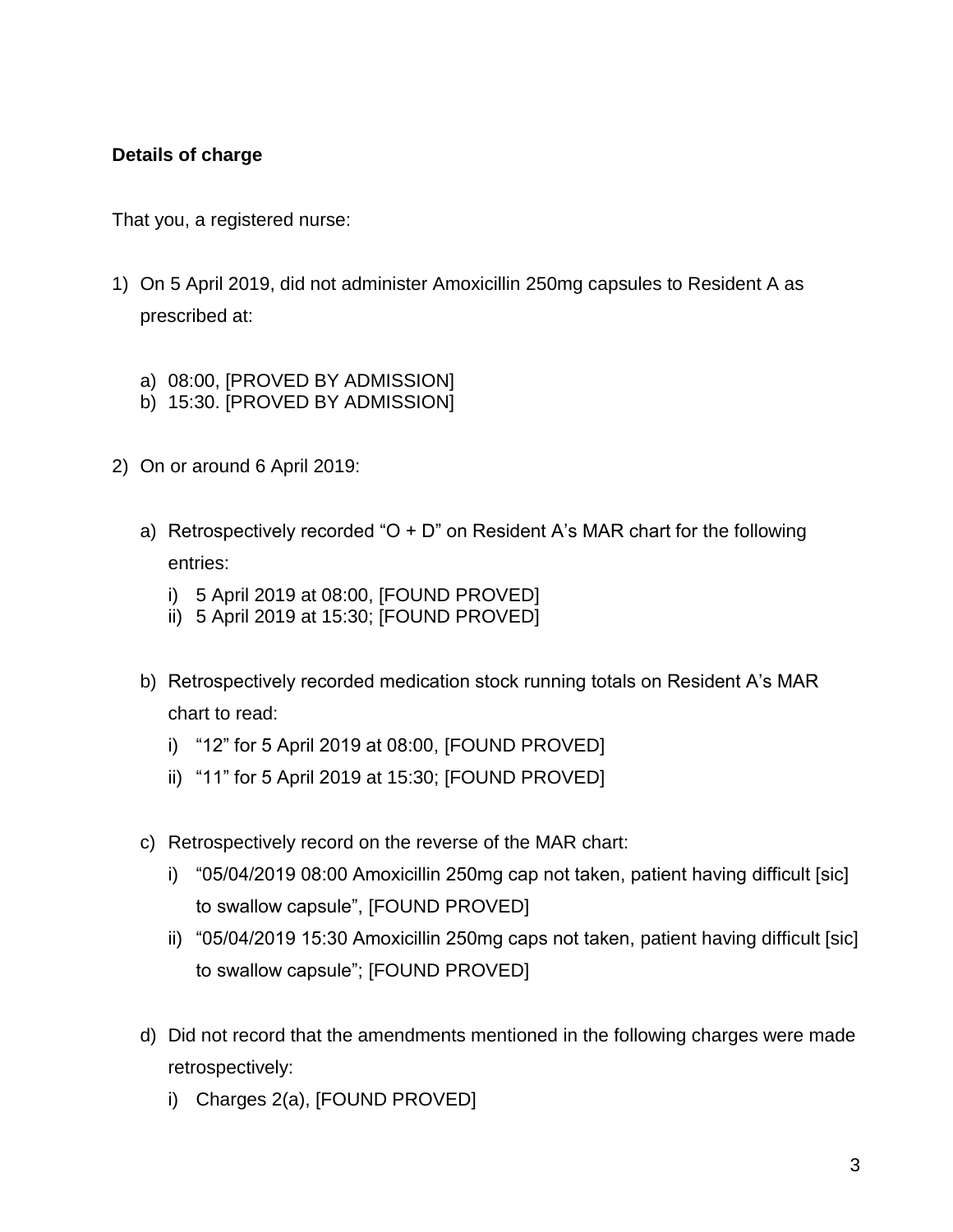- ii) Charges 2(b), [FOUND PROVED]
- iii) Charges 2(c); [FOUND PROVED]
- e) Amended the stock running total for colleague B's entry on 5 April 2019 at 22:00 from "12" to "10"; [FOUND PROVED]
- f) Did not indicate on the MAR that you amended the record as set out in charge 2(e). [FOUND PROVED]
- 3) Your actions in charge 2 above were dishonest in that you intended to create the impression that you had correctly recorded your omissions to administer Resident A's medication when you had not. [FOUND PROVED]

AND in light of the above, your fitness to practise is impaired by reason of your misconduct.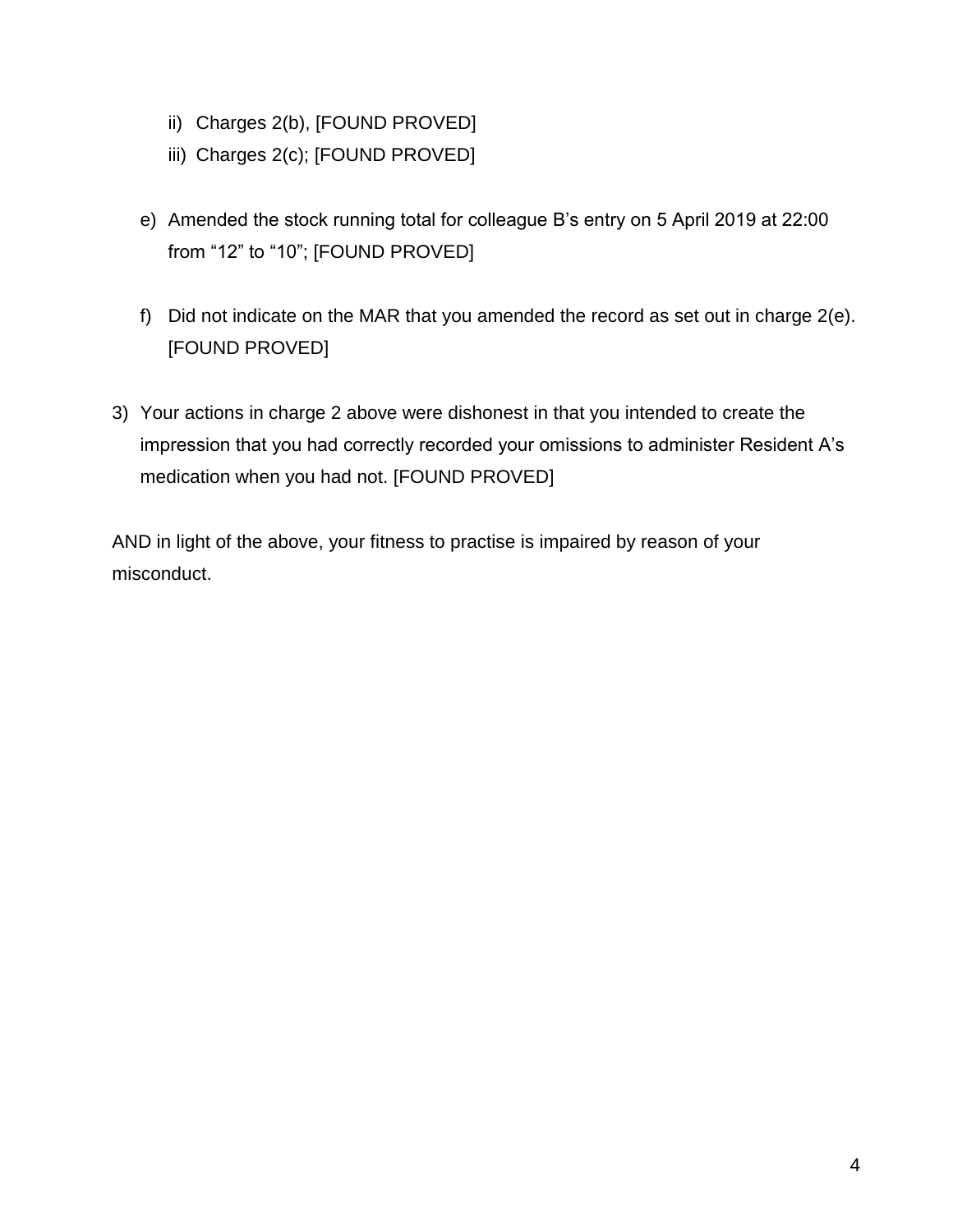#### **Background**

The NMC received a referral on 10 May 2019 in relation to concerns raised while you were working at Henry Nihill House (the Home) as a Registered Nurse through Open 24 Health Care Recruiters (the Agency).

The referral alleges that on 5 April 2019, while working at the Home on a day shift, you failed to administer antibiotic medication (Amoxicillin) to Resident A at 08:00 and 15:30. Resident A began a course of antibiotics for chest infection on 4 April 2019. It is alleged that during your day shift on 6 April 2019, these omissions were brought to your attention and that you subsequently amended the Medication Administration Record (MAR) chart to indicate that you had made unsuccessful efforts to administer the medication to the resident on 5 April 2019, but failed to mark this as a retrospective entry. It is alleged that you also made adjustments to the medication stock balance.

The Home's Registered Manager, Colleague C, was informed of the concerns on 7 April 2019. She undertook an investigation and contacted Mr 1 at the Agency, requesting a statement from you by 12:00 on 8 April 2019. You supplied a statement to the Agency on 17 April 2019, in which you explained that the medication was not administered on 5 April 2019 at 08:00 and 15:30 as Resident A had difficulty with swallowing, and that you had recorded this on the MAR chart on 5 April 2019 including the reason for the medication not being administered. You denied any retrospective recording on the MAR chart.

The Home reported these concerns to the Care Quality Commission (CQC) and local safeguarding teams.

Before making any findings on the facts, the panel heard and accepted the advice of the legal assessor.

The panel heard live evidence from the following witnesses called on behalf of the NMC: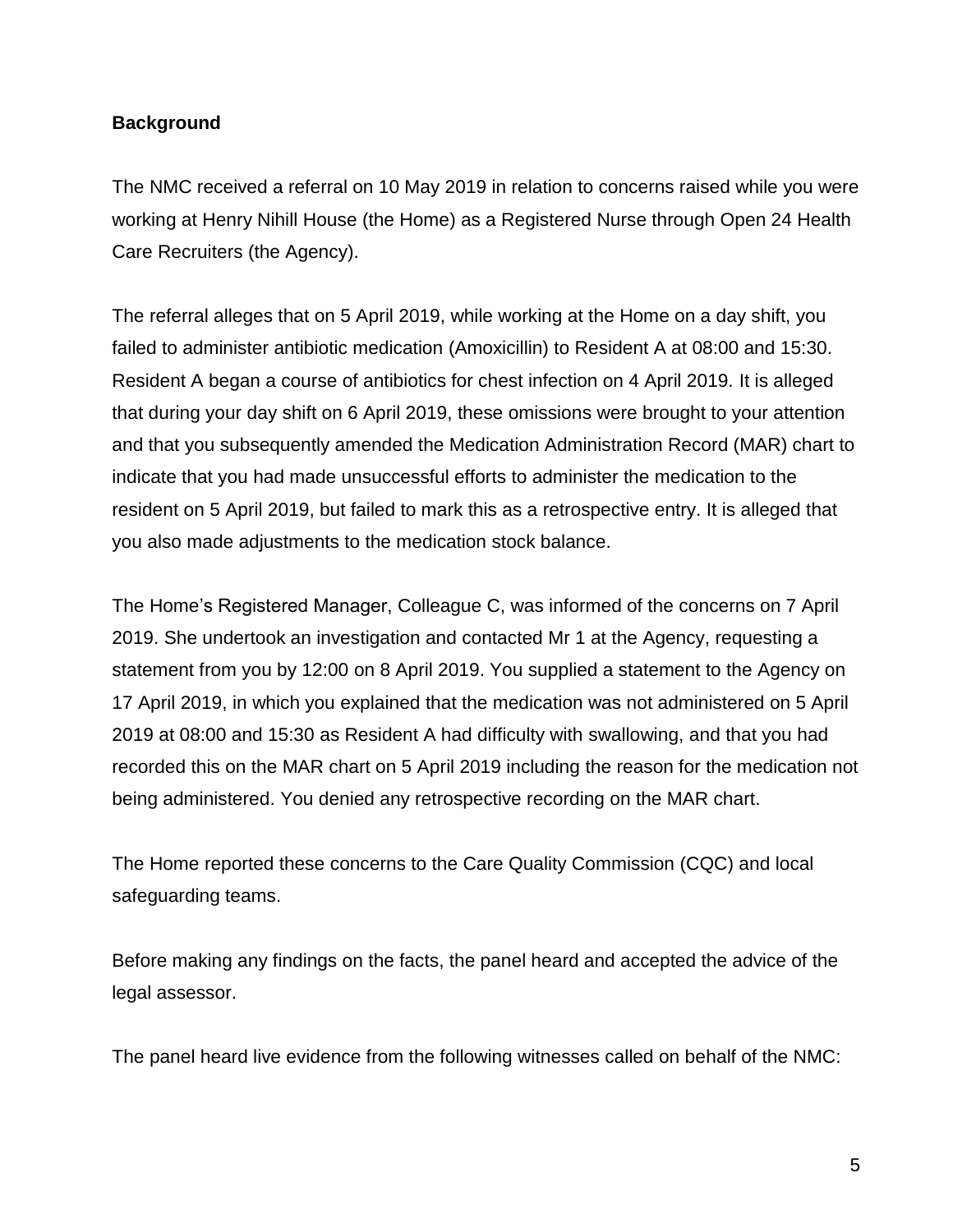- Colleague B: Employed Staff Nurse at the Home;
- Colleague A: Agency Staff Nurse at the Home;

The evidence from Colleague C, Registered Manager of the Home; and Mr 1, Office Manager of the Agency were read into evidence.

The panel also heard evidence from you under affirmation and the panel noted that your evidence has remained consistent at this hearing and throughout the previous investigations.

### **Decision and reasons on facts**

At the outset of the hearing, you informed the panel that you admitted to charges 1a and 1b. Therefore, the panel found charges 1a and 1b proved by way of your admissions.

Ms Hare, on behalf of the NMC, invited the panel to consider why you failed to administer the Amoxicillin capsules to Resident A as referred to in charges 1a and 1b. Ms Hare submitted that the evidence suggests you failed to do so as you simply forgot to during a busy shift. She submitted that considering the reason why you failed to administer the Amoxicillin capsules to Resident A will create context for charge 2 and its sub charges.

The panel therefore reviewed all the evidence adduced in this case relating to charges 1a and 1b. The panel noted that in your evidence you stated that you failed to administer the Amoxicillin capsules as Resident A had difficulty with swallowing and you were not aware of how to administer medication to the resident. The panel considered Colleague A's written statement:

*'She [Resident A] said that she had always found tablets difficult to swallow since she was a child and she took them with a banana. I asked her if she had any*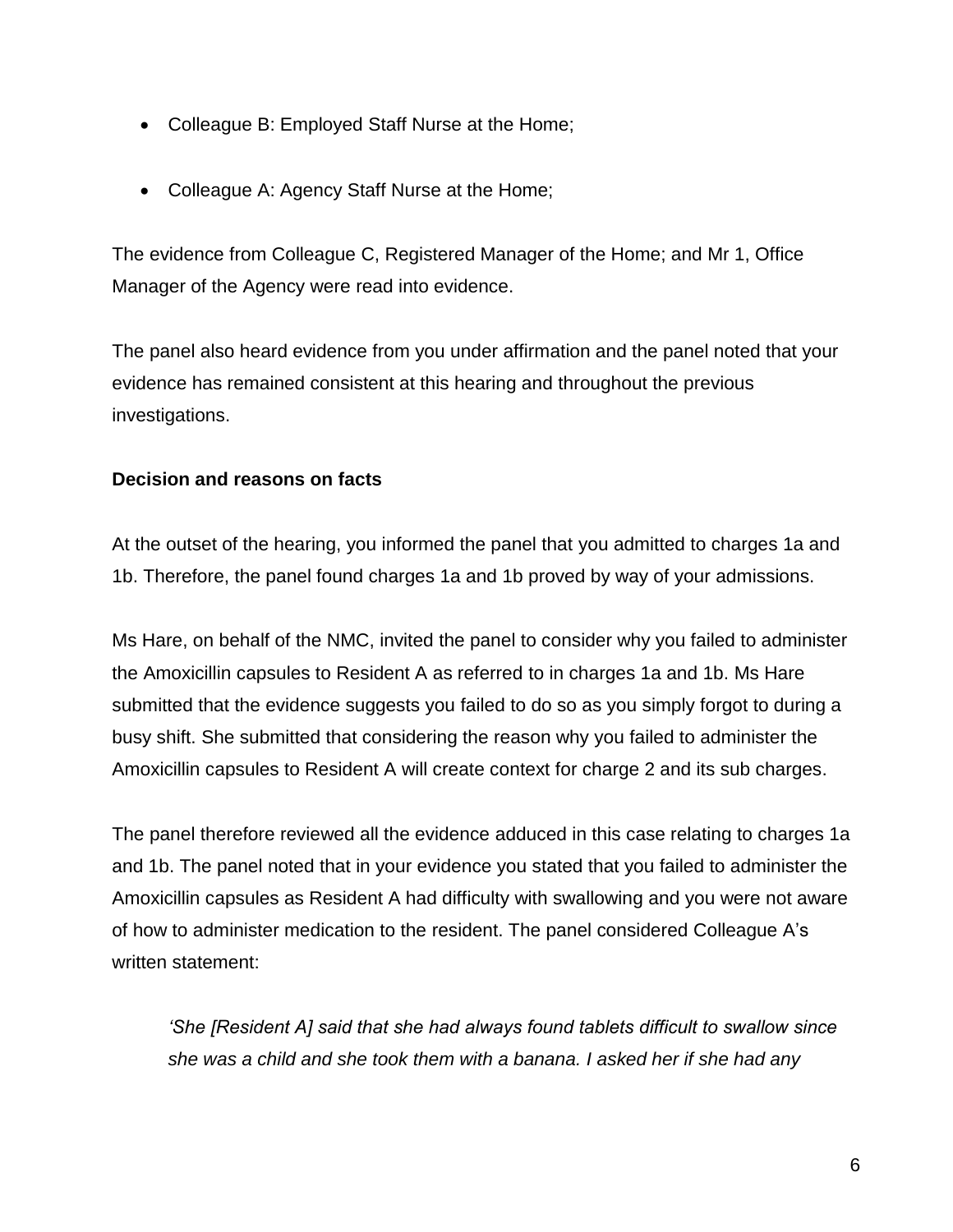*difficulty with her antibiotic and she said she hadn't and had managed to take them on each occasion.'* 

The panel noted Resident A's Care Plan, which indicates the resident's assessment needs, in which it is stated:

'*I take my medication with a fruit preferably banana and a glass of water'.*

The panel also took into account Resident A's MAR chart, which shows that the antibiotics were successfully administered on all occasions other than 08:00 and 15:30 on 5 April 2019.

The panel bore in mind Colleague C's written statement where Resident A explained on 7 April 2019 that she had managed to take the medication on each occasion it was given to her. The panel was therefore of the view that on the balance of probabilities, it is more likely than not that staff including yourself would have been aware that Resident A had difficulty with swallowing capsules and required the assistance of food to take such medication. The panel therefore did not accept your account that you were not aware of how medication should be administered to Resident A.

The panel noted that in your oral evidence you stated that at the time of the events in charge 1, you suggested to Colleague A that Resident A required covert administration of medication. The panel accepted Colleague A's explanation of covert medication in her oral evidence, in which she explained that this is the medical decision to hide medication in food in a situation where a patient refuses the medication but their right is overridden by medical necessity. The panel was of the view that the evidence before it indicated that Resident A was aware of medication being administered to her, however preferred this to be administered in food. It found no evidence that covert administration of medication was ever required for Resident A.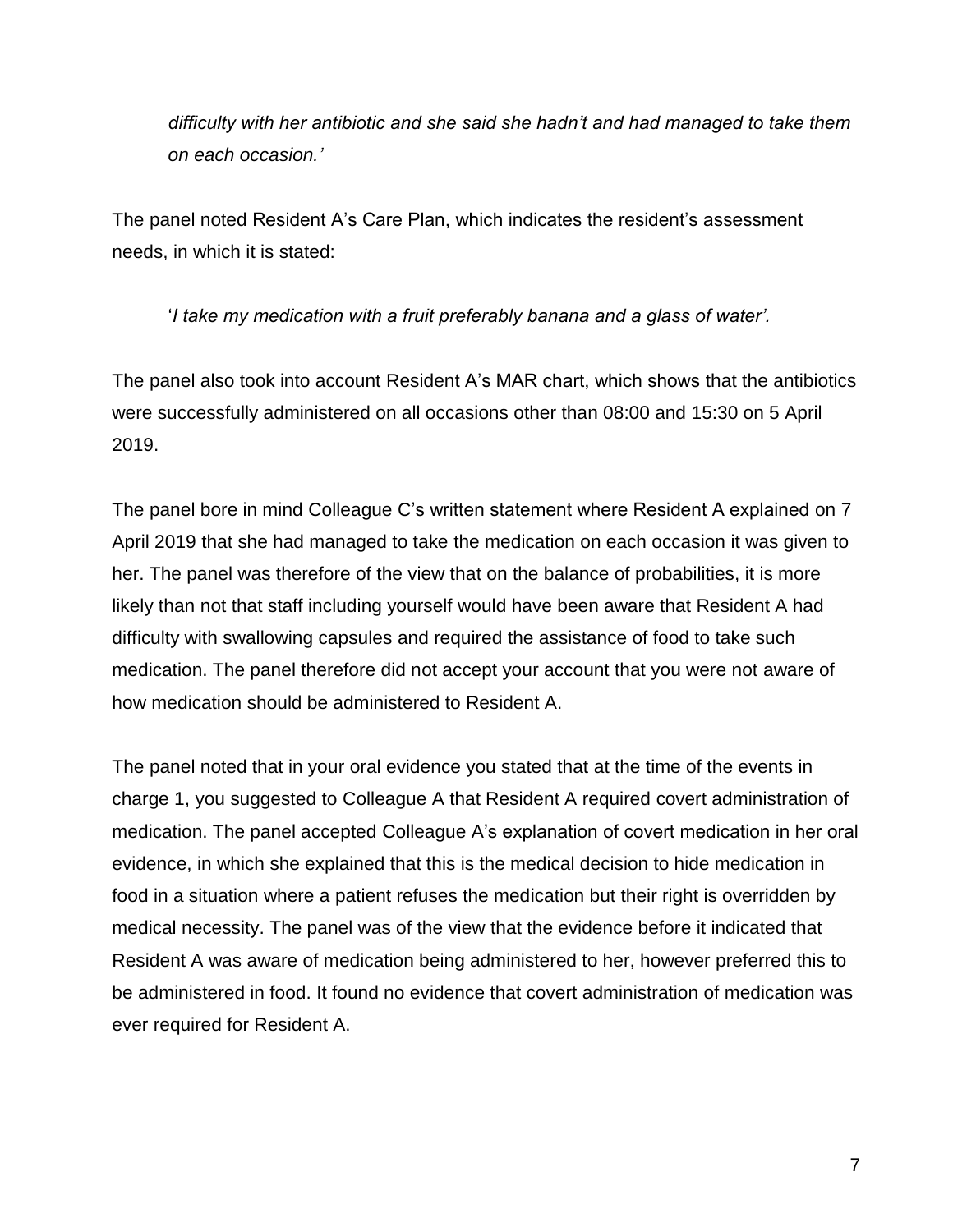In reaching its decisions on the remaining charges, the panel took into account all the oral and documentary evidence in this case together with the submissions made by Ms Hare and those made by you.

The panel was aware that the burden of proof rests on the NMC, and that the standard of proof is the civil standard, namely the balance of probabilities. This means that a fact will be proved if a panel is satisfied that it is more likely than not that the incident occurred as alleged.

The panel then considered each of the disputed charges and made the following findings.

## **Charge 2**

2) On or around 6 April 2019:

a) Retrospectively recorded " $O + D$ " on Resident A's MAR chart for the following entries:

- i) 5 April 2019 at 08:00,
- ii) 5 April 2019 at 15:30.

b) Retrospectively recorded medication stock running totals on Resident A's MAR chart to read:

- i) "12" for 5 April 2019 at 08:00,
- iii) "11" for 5 April 2019 at 15:30;

c) Retrospectively record on the reverse of the MAR chart:

i) "05/04/2019 08:00 Amoxicillin 250mg cap not taken, patient having difficult [sic] to swallow capsule",

ii) "05/04/2019 15:30 Amoxicillin 250mg caps not taken, patient having difficult [sic] to swallow capsule";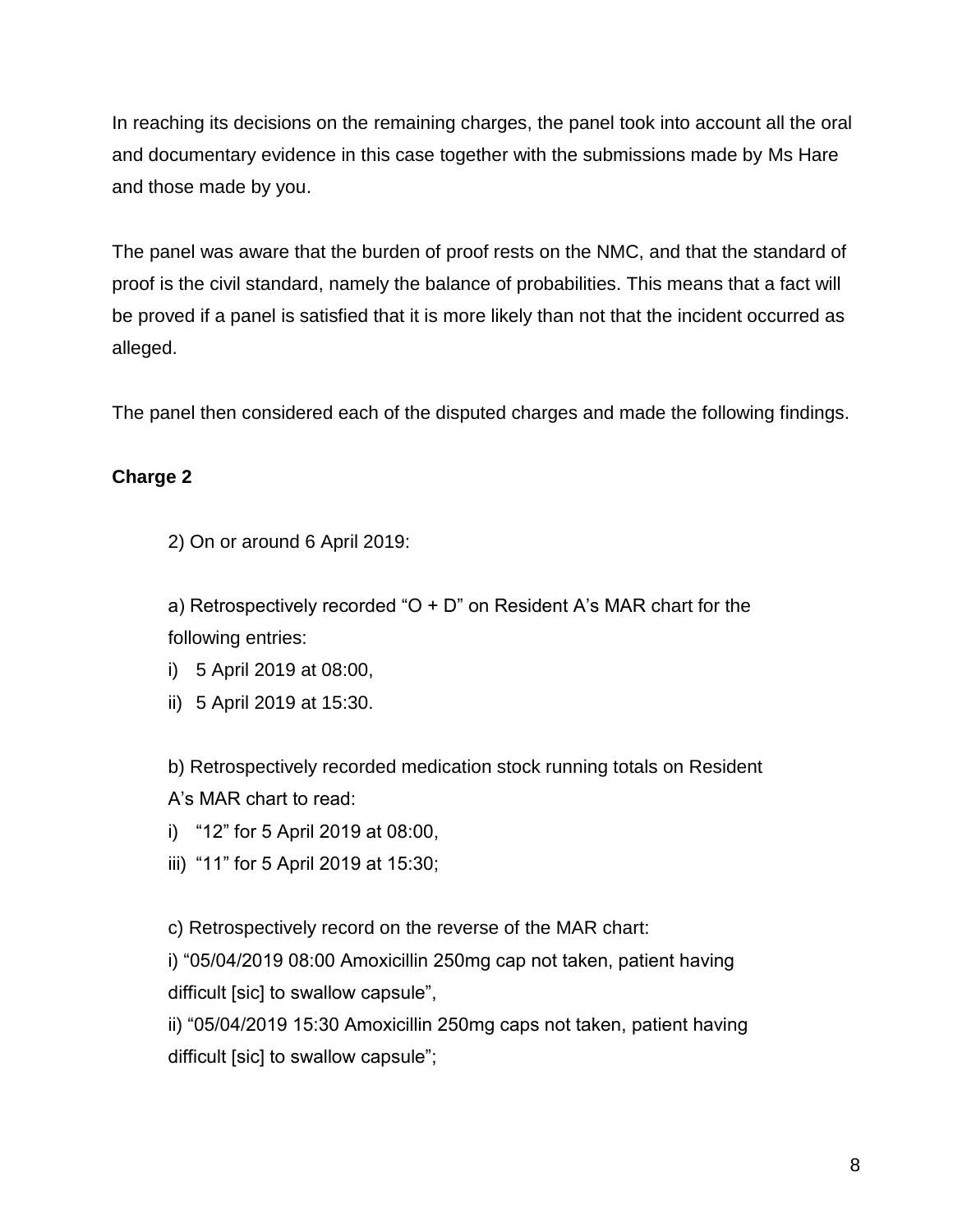d) Did not record that the amendments mentioned in the following charges were made retrospectively:

i) Charges 2(a),

ii) Charges 2(b),

iv) Charges 2(c);

e) Amended the stock running total for colleague B's entry on 5 April 2019 at 22:00 from "12" to "10";

f) Did not indicate on the MAR that you amended the record as set out in charge 2(e).

## **This charge is found proved in its entirety.**

In reaching this decision, the panel took into account the evidence of Colleague A, Colleague B and Colleague C; as well as your oral evidence. The panel also considered the documentary evidence exhibited for Resident A, which included Resident A's MAR chart.

**2a) Retrospectively recorded "O + D" on Resident A's MAR chart for the following entries:** 

- **i) 5 April 2019 at 08:00,**
- **ii) 5 April 2019 at 15:30.**

In relation to charge 2a(i) and (ii), the panel noted the following evidence from Colleague B indicating that you did not record any entries on Resident A's MAR chart by the end of your shift on 5 April 2019, in which she states:

*'About 2200 hours on Friday 5th April I was giving the resident A her medication and I noticed that there were 13 antibiotic capsules in her pack. I didn't think this was correct as there should have been 11 capsules in the pack if she had been given*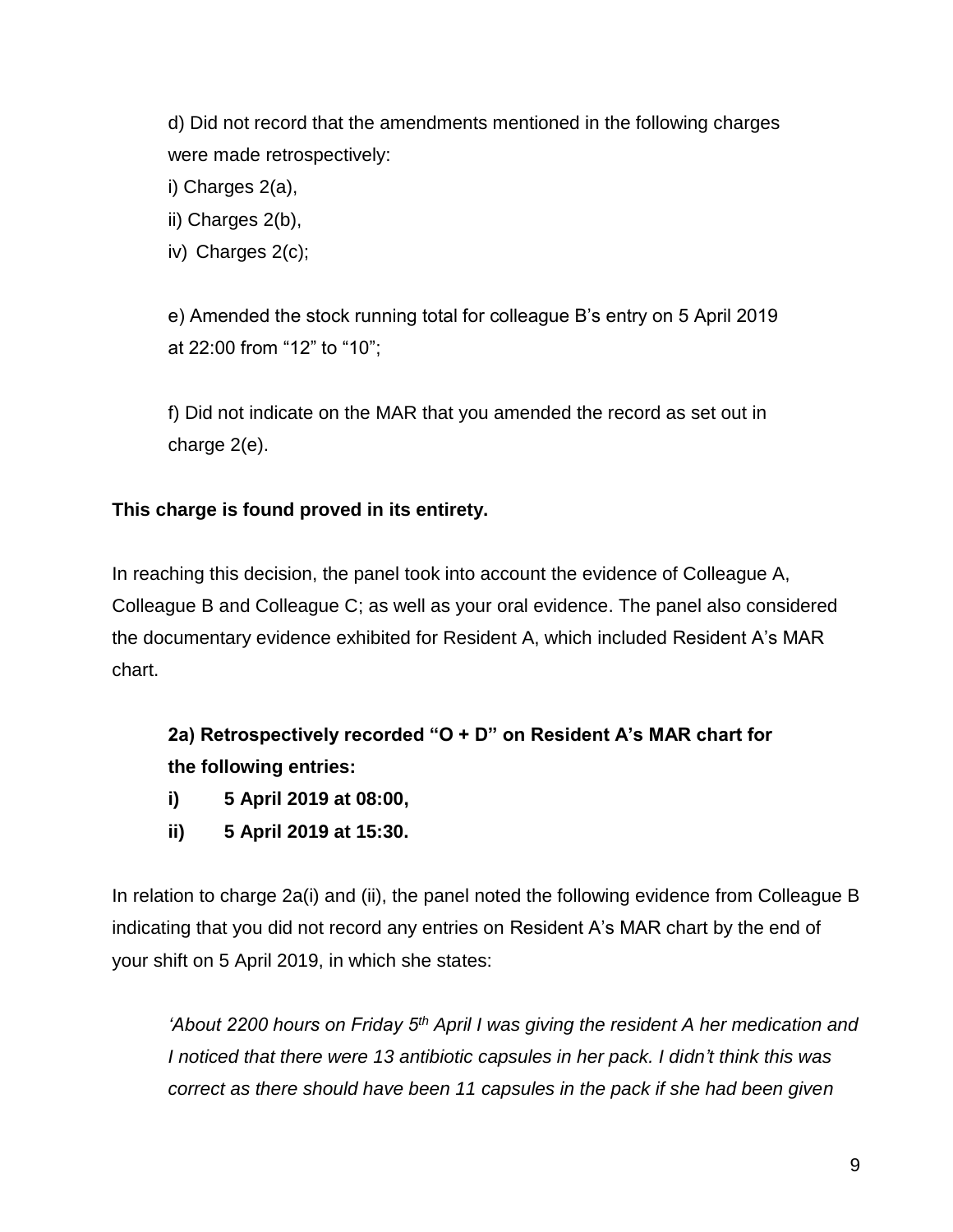*her medication as required. I also noted that the MAR chart was not signed at 0800 hours and 1530 hours that day. I gave A her dose for 2200 hours and recorded the balance as 12 capsules on the MAR chart.'*

The panel also noted Colleague A's evidence, which also indicates that you did not record any entries on Resident A's MAR chart on 5 April 2019:

*'At the start of the shift the night Staff Nurse, Colleague B, told me that I should remind Elita to give the resident, Resident A, her antibiotics. When she handed over to me she informed me that last night (Friday 5th) the balance of Resident A antibiotic was 12 capsules instead of 10, which it should have been. We both then checked the MAR chart and it wasn't signed for the dose to be given at 0800 and 1530. The sections on the MAR chart were blank at this point. I checked the tablet balance and it was 12 at this point.'* 

The panel considered that both Colleague B and Colleague A were consistent in indicating that they checked Resident A's MAR chart after you finished your shift on 5 April 2019.

The panel noted that you have stated in your oral evidence that you completed Resident A's MAR chart on the 5 April 2019 on both occasions when you attempted to administer the medication (at 08:00 and 15:30). The panel accepted Colleague B and Colleague A's evidence that you did not record the entries on the 5 April 2019.

The panel further noted that Colleague B and Colleague A also counted Resident A's medication stock and confirmed that the medication had not been given.

Colleague B stated:

*'I came into work 2100 hours on Saturday 6th April, as usual, however, did not see Elita to speak with her. At around 2200 I was preparing to give A her medication when I observed that the MAR chart was completed at 0800hours and 1530 hours*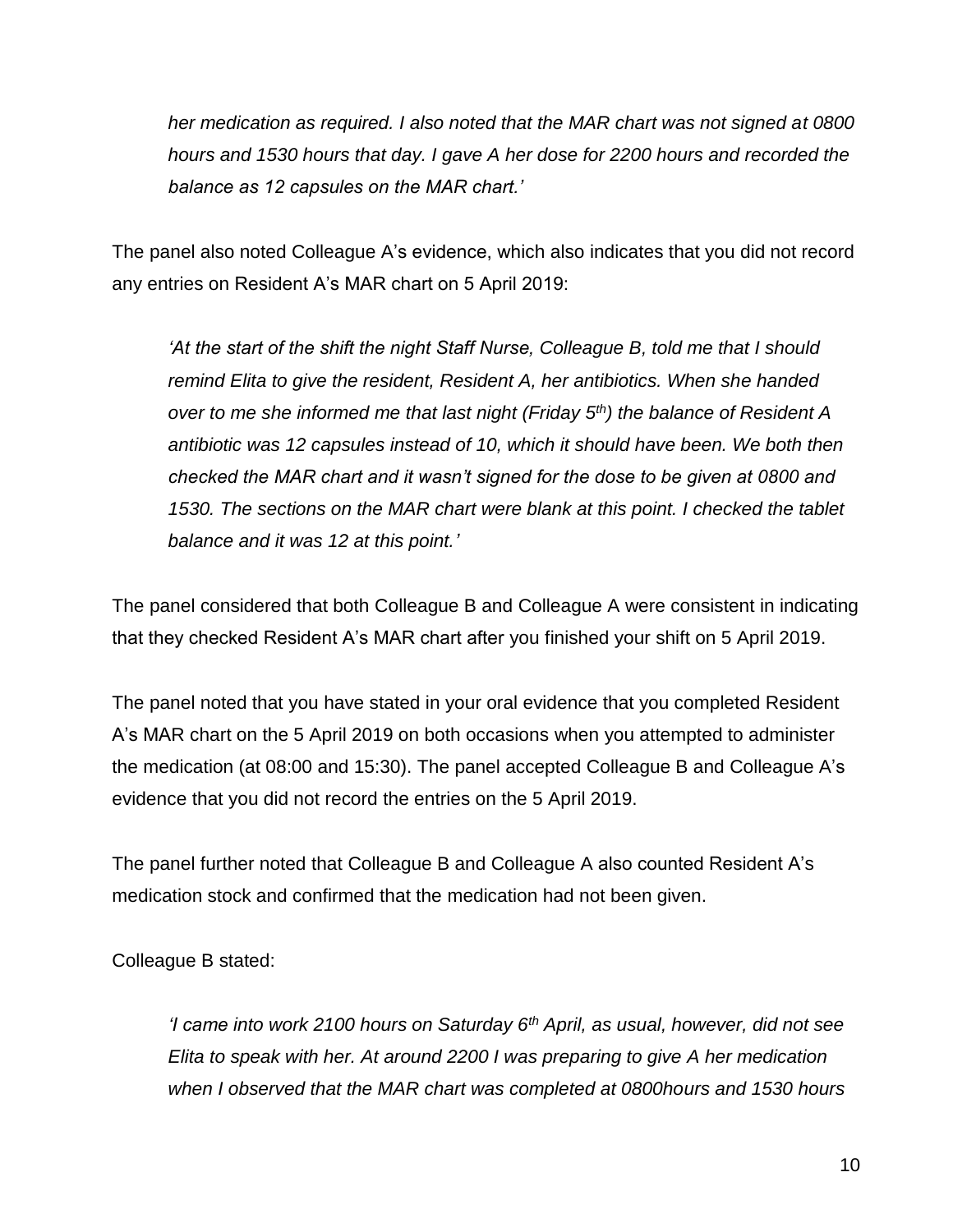*on Friday 5th April, with the abbreviation O + D written in the boxes. The balance at 2200 had also been amended from 12 to 10. At this point I checked and counted the capsules, noting that the balance was 8 instead of 10.* 

*The O + D abbreviations means Other and Destroyed. I also noticed it was recorded on the rear of the MAR chart that the capsules for 0800 hours and 1530 hours had not been taken and recorded was "patient having difficult to swallow capsule"'. There was a signature recorded and it appeared to be that of Elita. The only entries I recorded on the MAR was my initials for 2200 hours medication and a medication count at 2200 hours on 5th April.'* 

Colleague A stated:

*'When Elita came on shift at 0830 I spoke with her and told her it was noted that Resident A antibiotic capsules at 0800 and 1530 were not given. I showed her the MAR chart and the box of antibiotics and reminded her to give todays dose, which she replied 'okay'.* 

*At about 1000 that morning I spoke with Elita to check if she needed any support with the medication administration but she informed me that she didn't. I again reminded her about Resident A antibiotic and she said she had given it. I then went to see Resident A and she informed me that she had taken it.*

*Later in that shift Elita told me that Resident A should be on covert medication because she had difficulty swallowing her capsule. I told her that this wasn't something that we done. She said that she had been made aware from her care plan that she prefers having capsules with fruit, such as banana, grapes or a yogurt. I explained to her that covert means hiding the capsule so she doesn't know it's there and asked Elita if she thought we should be hiding her tablet. She mumbled something in reply but I am not sure what she said.*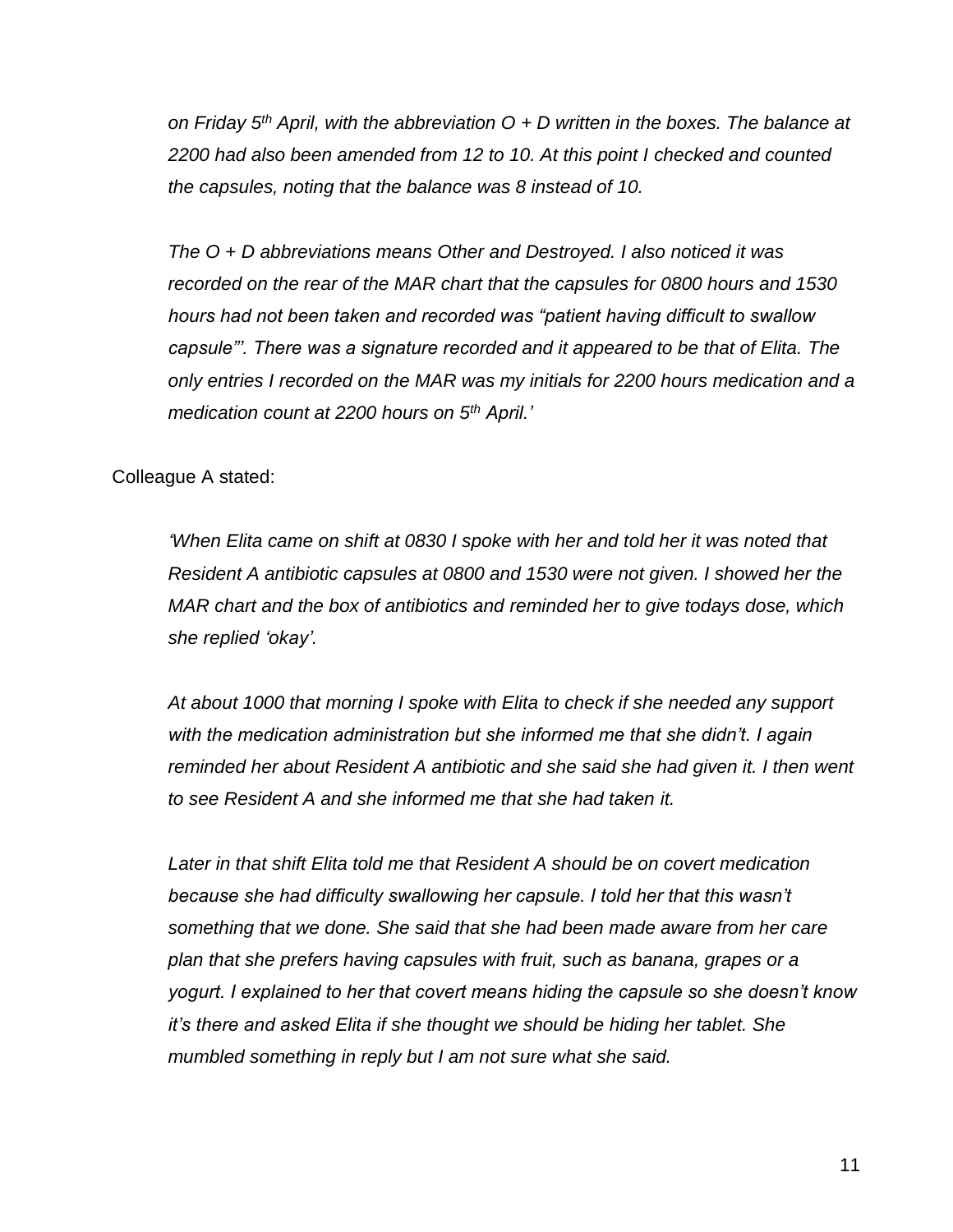*When I came on shift the following morning, Sunday 7th April, I spoke with [Colleague B], who was finishing her night shift. She informed me that the balance for Resident A antibiotic capsules was 7 when it should have been 9, the MAR chart on 5th April at 0800 and 1530 had a record on it and the writing balance 2200 on the Friday 5 th was changed from 12 to 10 capsules. The entry for the 5th was O & D, which means other and destroyed, and the details of these entries were written on the back by Elita. She wrote that the capsule was not taken as the patient had difficulty swallowing it. This isn't the case though. These entries were not present on the MAR chart the previous day and I believe were not written at those times.'* 

The panel had regard to its reasoning in charge 1a and 1b and determined that, on the balance of probabilities, you did not record '*O + D*' on Resident A's MAR chart (for the 08:00 and 15:30 doses) on 5 April 2019.

The panel bore in mind that Colleague B had never met you prior to the events on 5 April 2019 and Colleague A had only worked with you for two or three shifts from her memory. The panel was therefore satisfied that neither witnesses would have had any reason or motivation to falsify their evidence indicating that you had not recorded entries on Resident A's MAR chart by the end of your shift on 5 April 2019.

Colleague B and Colleague A's concerns about the retrospective entries were escalated to the Home's Registered Manager, Colleague C. Colleague C stated:

'*I first became aware of the incident concerning Elita on Sunday 7th April 2019 when I was telephoned at home from the shift leader [Colleague A]. She informed me that she had found that Elita had omitted to administer two doses of amoxicillin, Resident A's antibiotic, on Friday 5th April at 0800 and 1530. This was found by [Colleague B], the night shift nurse, when she went to give the 2200 dose. She*  informed me that the number of capsules that was left showed that they had not *been dispensed from the blister pack in the box. She then said that Elita was*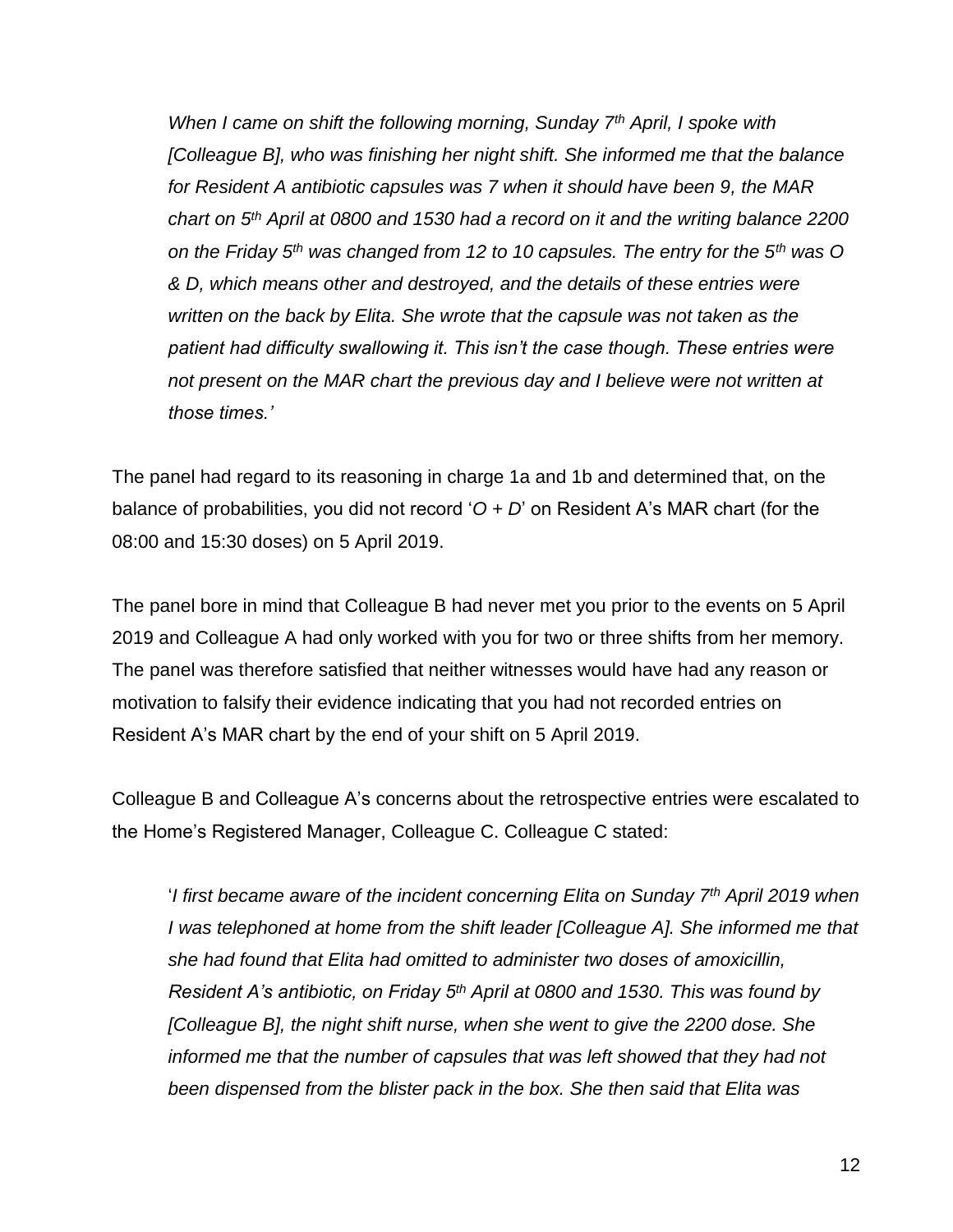*reminded on Saturday morning to give the antibiotics and they were given correctly, however, that evening it was found that the number of tablets in the box were not correct and the MAR chart record had been changed.'*

In your evidence you confirmed that you were on duty on the morning of 6 April 2019. The panel therefore determined that you had the opportunity and motivation to amend Resident A's MAR chart retrospectively, which is supported by the evidence of Colleague B and Colleague A, who identified the entries completed on 6 April 2019.

The panel therefore finds charge 2a(i) and (ii) proved.

# **2b) Retrospectively recorded medication stock running totals on Resident A's MAR chart to read:**

- **i) "12" for 5 April 2019 at 08:00,**
- **ii) "11" for 5 April 2019 at 15:30.**

In relation to charge 2b(i) and (ii), the panel had regard to its reasoning in charge 2a(i) and (ii). It accepted the evidence of Colleague B and Colleague A, which indicates that you did not record any entries on Resident A's MAR chart on 5 April 2019, but did so retrospectively on 6 April 2019. The panel also accepted their evidence with regard to the quantity of tablets they had counted.

For all the reasons given in charge 2a(i) and (ii), the panel concluded that you also retrospectively recorded medication stock running totals on Resident A's MAR chart to verify the omission you recorded on 6 April 2019.

The panel therefore finds charge 2b(i) and (ii) proved.

## **2c) Retrospectively record on the reverse of the MAR chart:**

**i) "05/04/2019 08:00 Amoxicillin 250mg cap not taken, patient having difficult [sic] to swallow capsule",**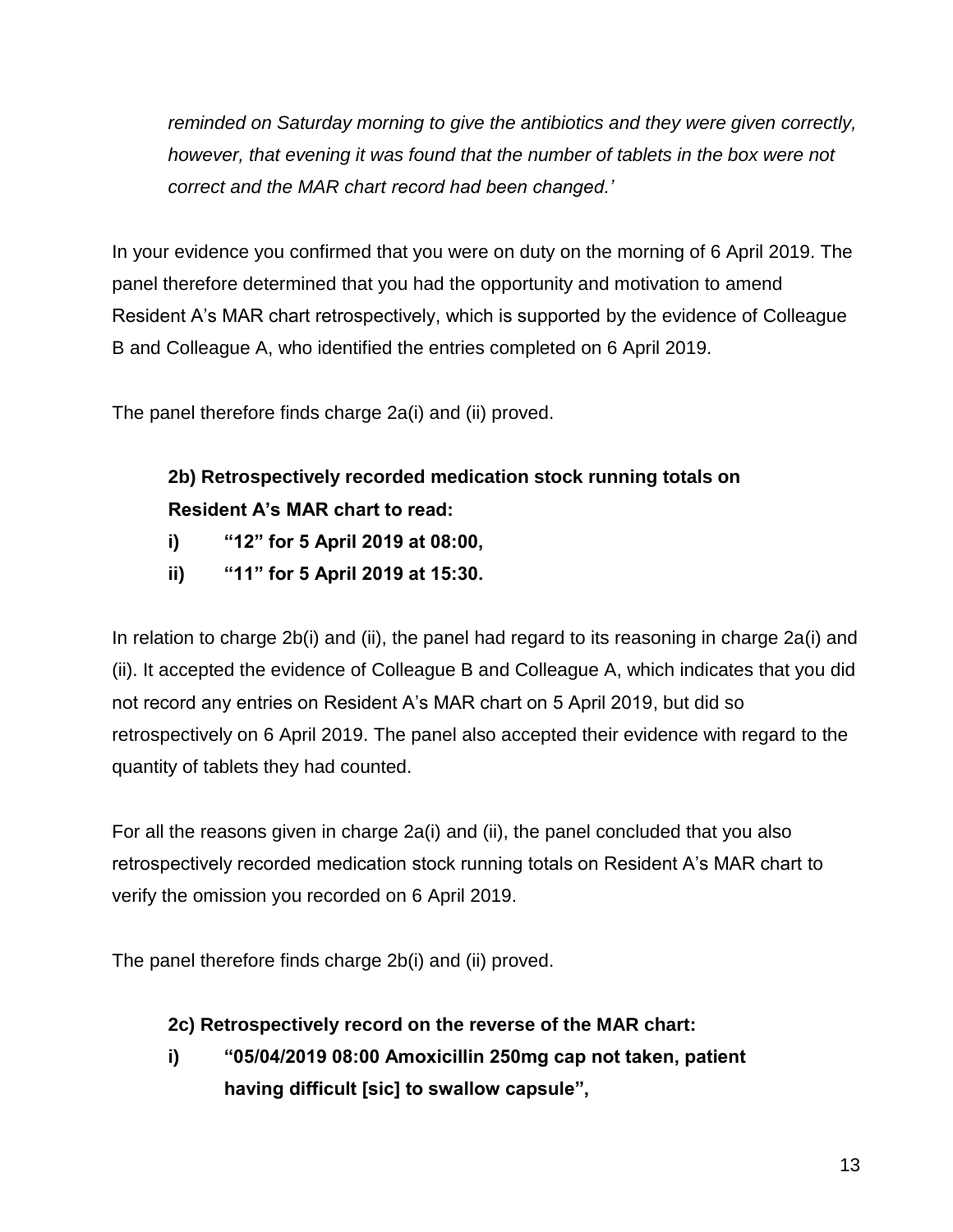# **ii) "05/04/2019 15:30 Amoxicillin 250mg caps not taken, patient having difficult [sic] to swallow capsule".**

In relation to charge 2c(i) and (ii), the panel had regard to its reasoning in charge 2a(i) and (ii). It accepted the evidence of Colleague B and Colleague A, which indicates that you did not record any entries on Resident A's MAR chart on 5 April 2019, but did so retrospectively on 6 April 2019.

For all the reasons given in charge 2a(i) and (ii), the panel concluded that you retrospectively recorded on the reverse of Resident A's MAR chart '*05/04/2019 08:00 Amoxicillin 250mg cap not taken, patient having difficult [sic] to swallow capsule*" and "*05/04/2019 15:30 Amoxicillin 250mg caps not taken, patient having difficult [sic] to swallow capsule*', in order to verify the omission you recorded on 6 April 2019.

The panel therefore finds charge 2c(i) and (ii) proved.

**2d) Did not record that the amendments mentioned in the following charges were made retrospectively:**

- **i) Charges 2(a),**
- **ii) Charges 2(b),**
- **iii) Charges 2(c).**

In relation to charges 2d(i), (ii) and (iii), the panel had regard to its reasoning in charge 2a(i) and (ii). It accepted the evidence of Colleague B and Colleague A, which indicates that you did not record any entries on Resident A's MAR chart on 5 April 2019, but retrospectively on 6 April 2019.

The panel had particular regard to your oral evidence, in which you stated that if an omission is made it should be recorded and escalated. You accepted in your oral evidence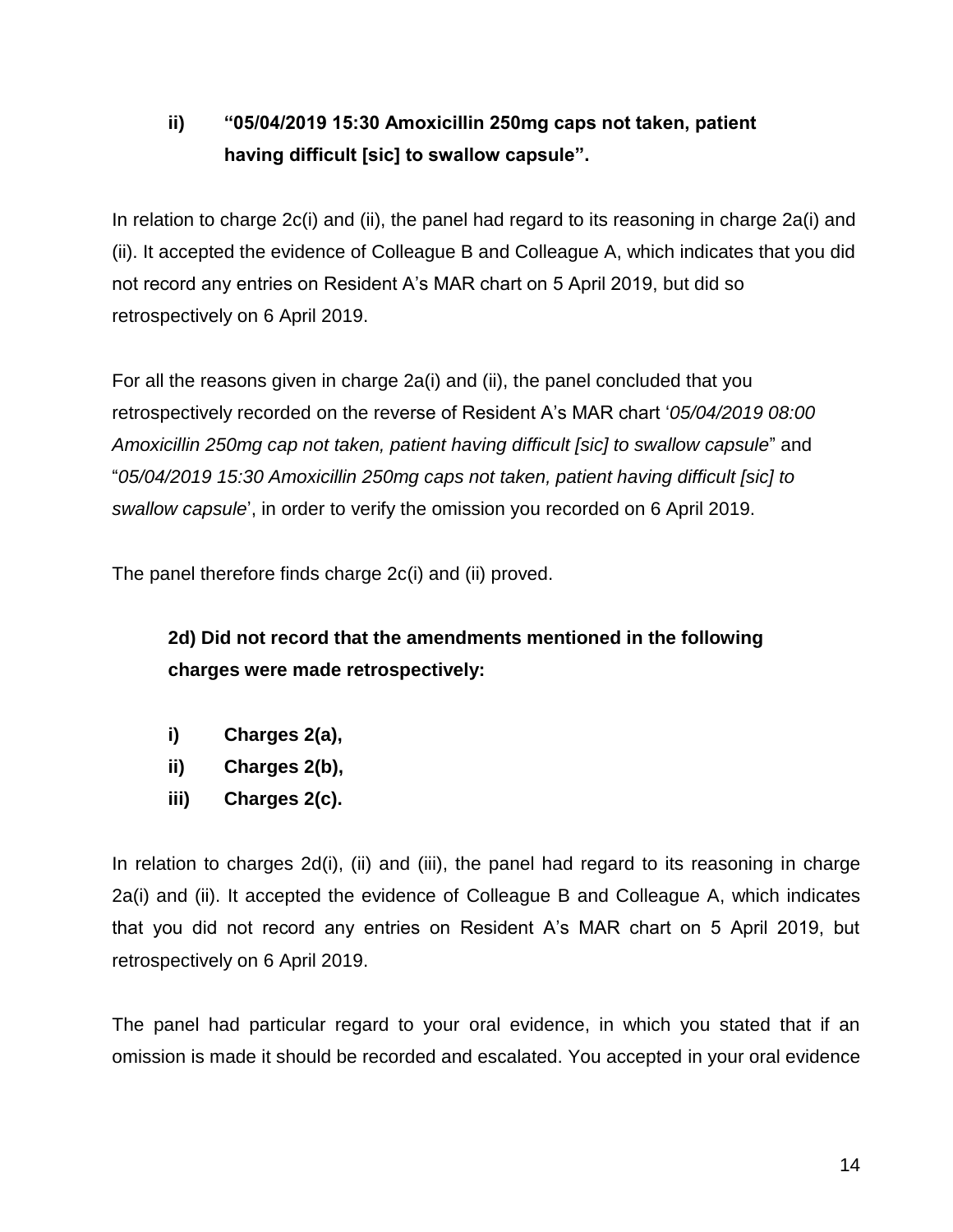that your omissions were not escalated by yourself, but maintained that they were recorded at the time.

The panel, having already determined that the entries were made retrospectively, could find no evidence on Resident A's MAR chart to indicate this, as would have been required.

The panel therefore finds charge 2d(i), (ii) and (iii) proved.

# **2e) Amended the stock running total for colleague B's entry on 5 April 2019 at 22:00 from "12" to "10".**

In relation to charge 2e, the panel had regard to its reasoning in charge 2a(i) and (ii). It accepted the evidence of Colleague B and Colleague A, which indicates that you did not record any entries on Resident A's MAR chart on 5 April 2019, but did so retrospectively on 6 April 2019.

The panel noted Resident A's MAR chart and accepted that this entry appears to have been amended.

For all the reasons given in charge 2a(i) and (ii), the panel concluded that, on the balance of probabilities, you also amended the stock running total for Colleague B's entry on 5 April 2019 at 22:00 from "12" to "10" to verify the omission you recorded on 6 April 2019.

The panel therefore finds charge 2e proved.

# **2f) Did not indicate on the MAR that you amended the record as set out in charge 2(e).**

In relation to charge 2f, the panel had regard to its reasoning in charge 2a(i) and (ii). It accepted the evidence of Colleague B and Colleague A, which indicates that you did not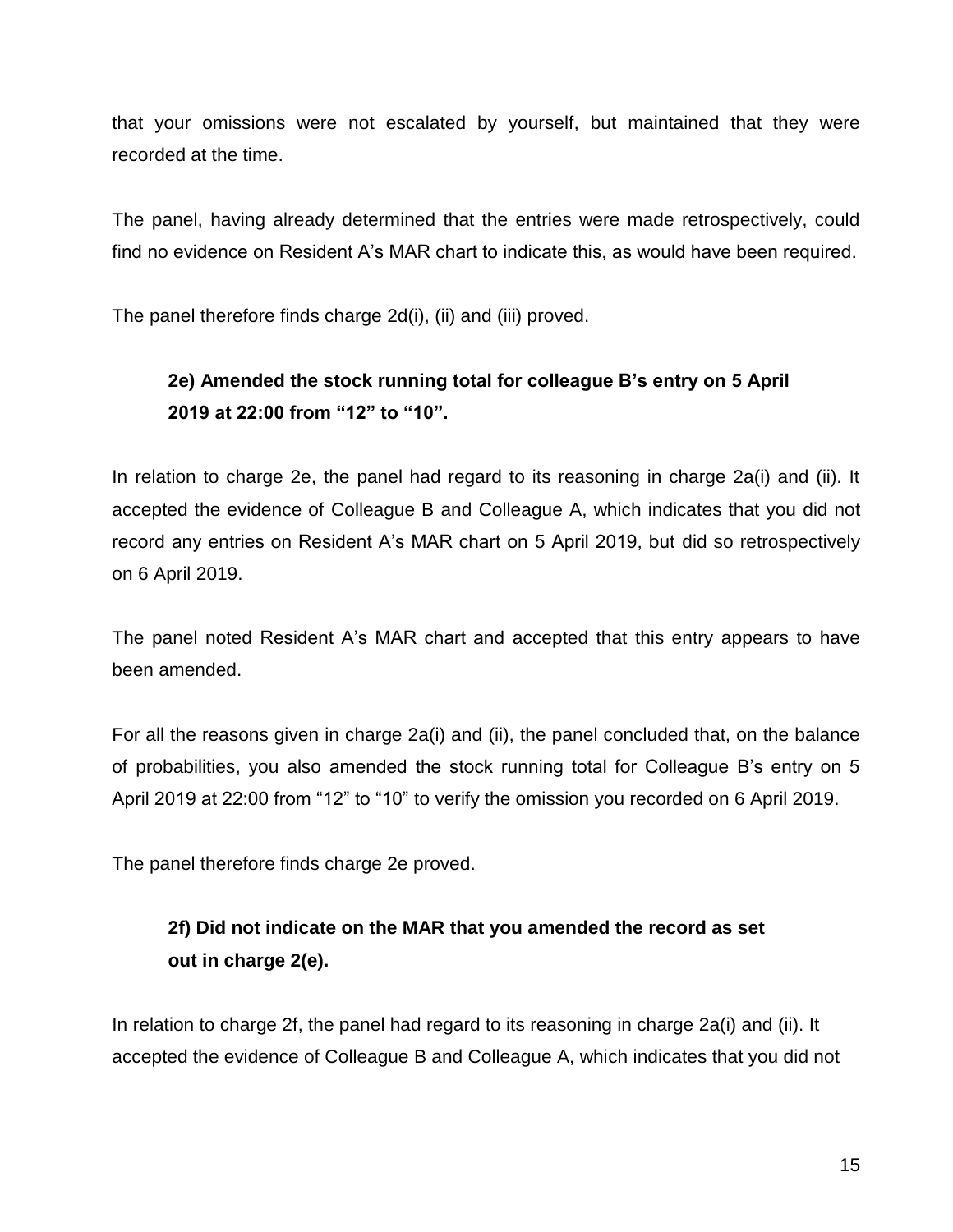record any entries on Resident A's MAR chart on 5 April 2019, but did so retrospectively on 6 April 2019.

The panel, having already noted that the entry was amended could find no evidence on Resident A's MAR chart to indicate this, as would have been required.

For all the reasons given in charge 2a(i) and (ii), the panel concluded that, on the balance of probabilities, you did not provide any information to indicate you had made amendments, as the amendments were made to verify the omission you recorded on 6 April 2019.

The panel therefore finds charge 2e proved.

## **Charge 3**

3) Your actions in charge 2 above were dishonest in that you intended to create the impression that you had correctly recorded your omissions to administer Resident A's medication when you had not.

## **This charge is found proved.**

In reaching this decision, the panel took into account the evidence of Colleague B and Colleague A; as well as your oral evidence. The panel also considered the documentary evidence exhibited for Resident A, which included Resident A's MAR chart.

The panel applied the legal test for dishonesty and referred to the case of *Ivey v Genting Casinos* [2017] UKSC 67. In relation to charge 3, the panel considered whether you intended to create the impression that you had correctly recorded your omissions to administer Resident A's medication and; whether you were dishonest in doing so. The panel had regard to its reasoning in charge 2, in which it found that you retrospectively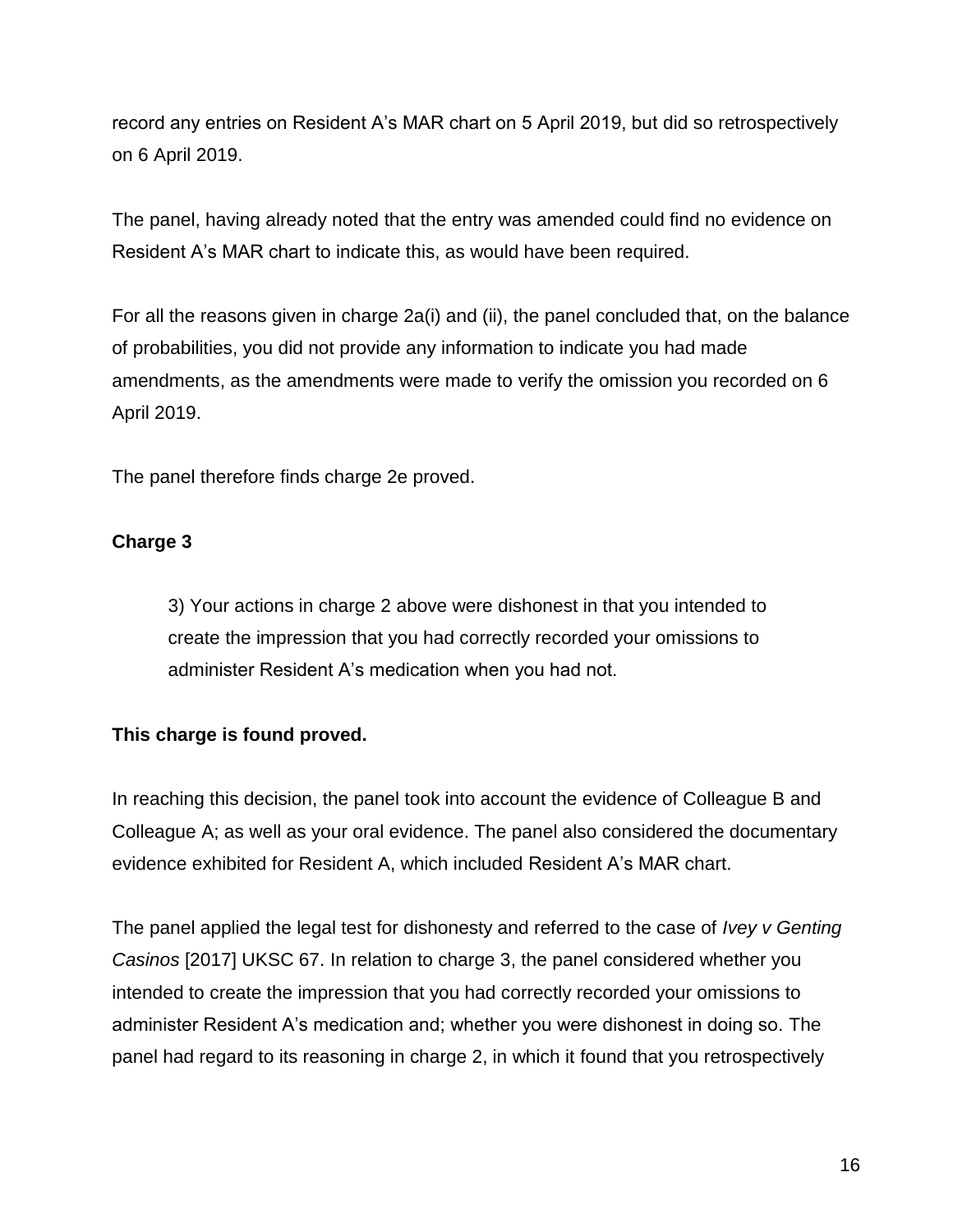recorded your entries and altered the medication stock balance in Resident A's MAR chart on 6 April 2019.

The panel determined that it saw no reason to doubt Colleague B and Colleague A's concerns about the retrospective entries as these were escalated to the Home's Registered Manager, Colleague C.

The panel noted that the omissions were brought to your attention by Colleague A on the morning of 6 April 2019:

*'When Elita came on shift at 08:30 I spoke with her and told her it was noted that Resident A antibiotic capsules at 08:00 and 15:30 were not given. I also showed her the MAR chart and the box of antibiotics and reminded her to give todays doses, which she replied "okay".'*

The panel took into account that you maintained throughout your oral evidence at this hearing that you had correctly recorded your omissions on 5 April 2019.

The panel determined that there is cogent evidence to draw the inference that in response to your error on 5 April 2019 being brought to your attention, you made the retrospective entries of your omissions in an attempt to conceal overlooking Resident A's medication requirements.

The panel concluded that, by the standards of ordinary and decent people, your actions were dishonest in attempting to create the false impression that you recorded your omissions on 5 April 2019 when you had not.

Accordingly, the panel finds charge 3 proved.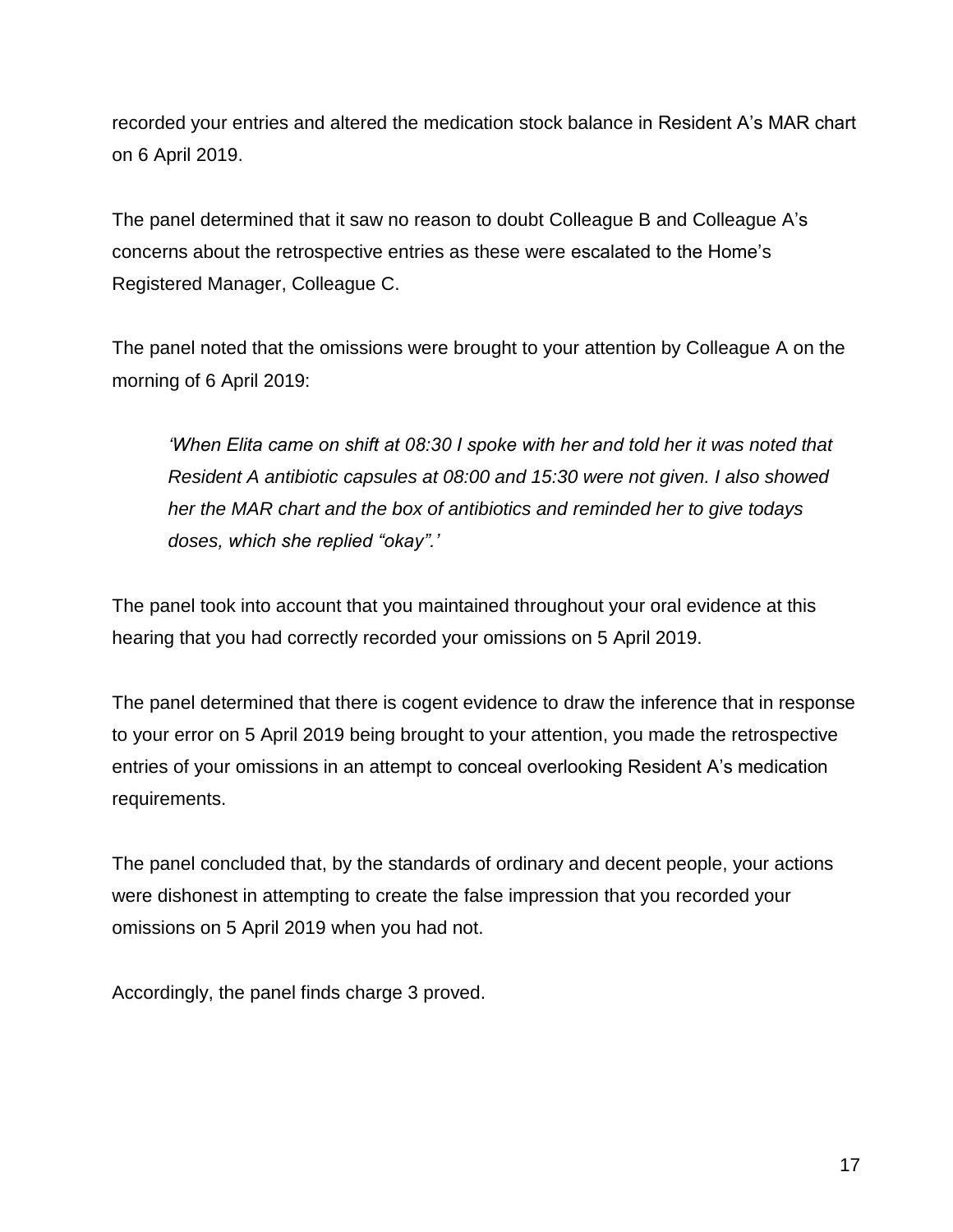#### **Fitness to practise**

Having reached its determination on the facts of this case, the panel then moved on to consider whether the facts found proved amount to misconduct and, if so, whether your fitness to practise is currently impaired. There is no statutory definition of fitness to practise. However, the NMC has defined fitness to practise as a registrant's suitability to remain on the register unrestricted.

The panel, in reaching its decision, has recognised its statutory duty to protect the public and maintain public confidence in the profession. Further, it bore in mind that there is no burden or standard of proof at this stage and it has therefore exercised its own professional judgement.

The panel adopted a two-stage process in its consideration. First, the panel must determine whether the facts found proved amount to misconduct. Secondly, only if the facts found proved amount to misconduct, the panel must decide whether, in all the circumstances, your fitness to practise is currently impaired as a result of that misconduct.

### **Submissions on misconduct**

In coming to its decision, the panel had regard to the case of *Roylance v General Medical Council (No. 2)* [2000] 1 AC 311, which defines misconduct as a *'word of general effect, involving some act or omission which falls short of what would be proper in the circumstances.'*

In her submissions, Ms Hare referred to the case of *Council for the Regulation of Health Care Professionals v (1) GMC (2) Biswas* [2006] EWHC 464 (Admins) and *Roylance v General Medical Council.*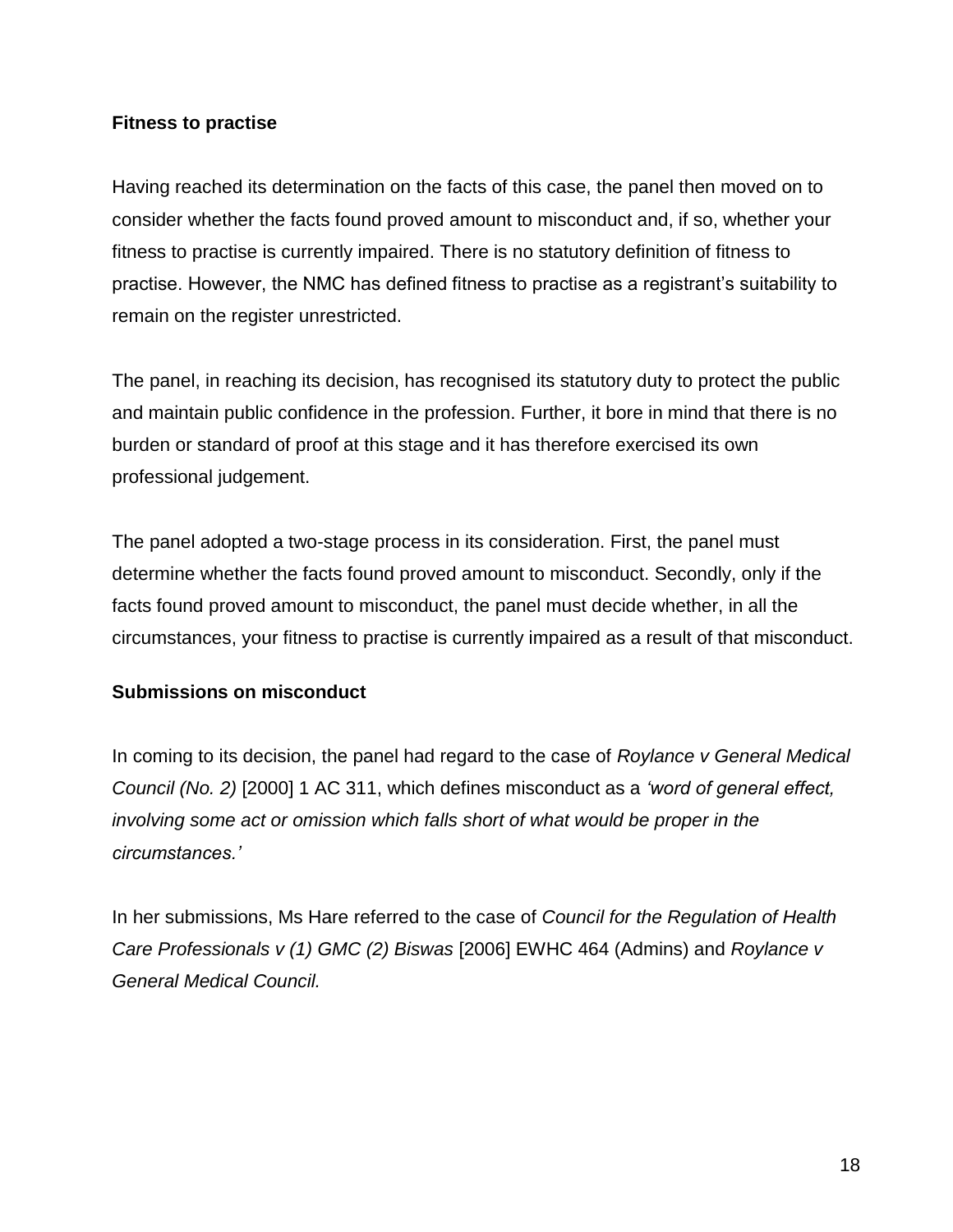Ms Hare invited the panel to take the view that the facts found proved amount to misconduct. She referred the panel to the terms of 'The Code: Professional standards of practice and behaviour for nurses and midwives (2015)' (the Code). She identified the specific, relevant standards where, she submitted, your actions amounted to misconduct.

Ms Hare submitted that the charges found proved represent significant departures from the acceptable standards of a registered nurse. She submitted that Resident A, who had a chest infection, was not given her prescribed antibiotics on two occasions. Further, she submitted that you dishonestly attempted to disguise the reasons why you had not done so by retrospectively marking that Resident A was having difficulty swallowing. She submitted that in order to attempt to legitimise your error, you amended another registered nurse's record, thus acting for your own gain. She submitted that you acted contrary to the best interests of Resident A by leaving her without the care she required and was entitled to, and incorrectly recording the state of her ability to swallow.

You submitted that you did not act dishonestly and maintain the view that you did the right thing by recording your failure to administer the medication to the resident at the time.

## **Submissions on impairment**

Ms Hare moved on to the issue of impairment and addressed the panel on the need to have regard to protecting the public and the wider public interest. This included the need to declare and maintain proper standards and maintain public confidence in the profession and in the NMC as a regulatory body. This included reference to the cases of *Council for Healthcare Regulatory Excellence v (1) Nursing and Midwifery Council (2) and Grant*  [2011] EWHC 927 (Admin).

Ms Hare invited the panel to find your fitness to practise impaired on both public protection and public interest grounds.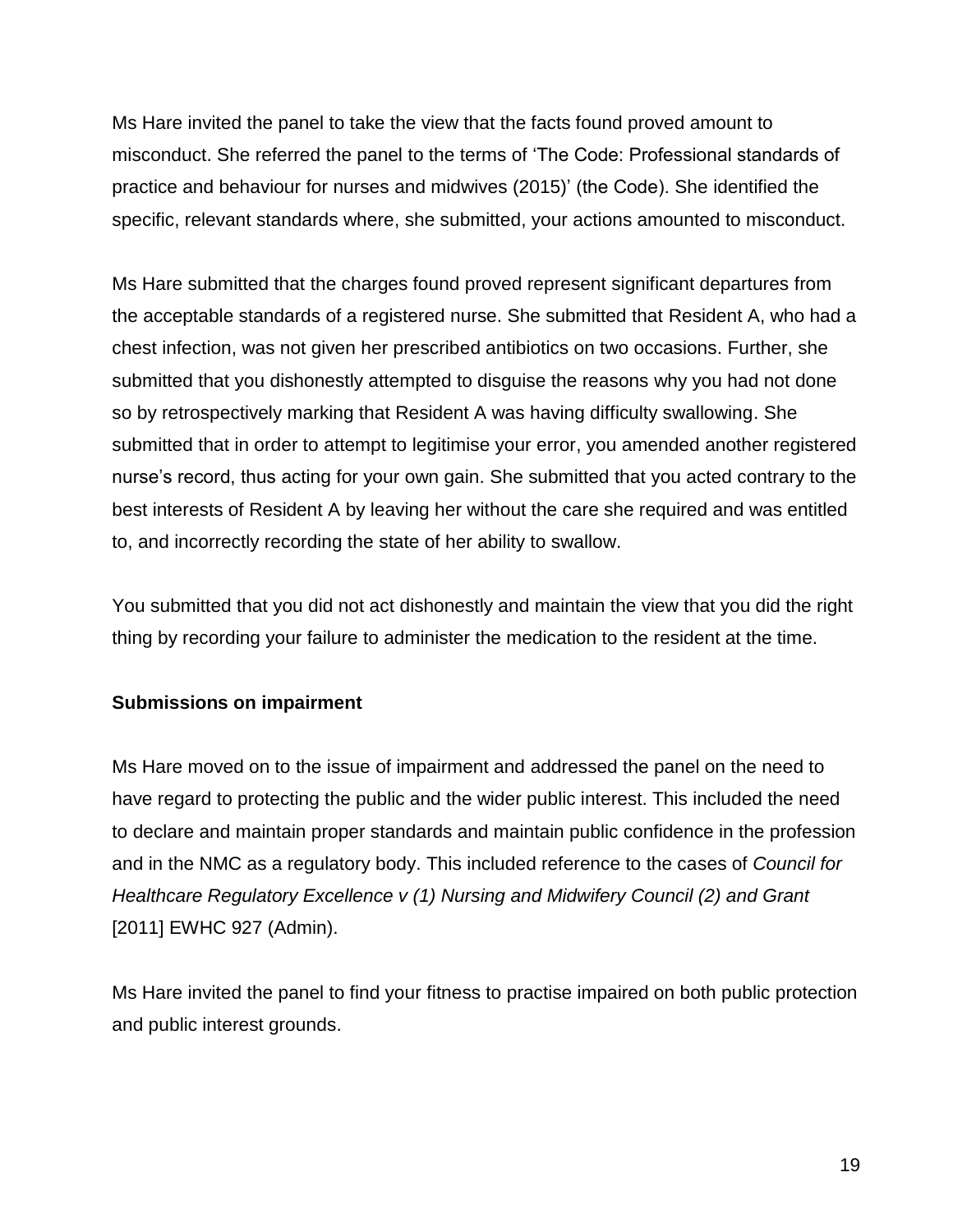Ms Hare submitted that your actions put Resident A at unwarranted risk of harm. She stated that by failing to administer the antibiotics to Resident A as prescribed, you failed to provide Resident A with the care she required (and was entitled to) and consequently put her at risk of her chest infection getting worse (as left untreated) and/or her chest infection not recovering as quickly as it could have done. She submitted that by making retrospective entries in Resident A's MAR chart and amending the entry that was recorded by Colleague B, you created a false record of the treatment Resident A had received and needs, thus putting her at risk of incorrect treatment going forward.

In addition, Ms Hare submitted that, failing to administer medication and not keeping clear and accurate records presents an obvious risk to patients that they will not be being cared for and/or they are at risk of receiving inappropriate care. She stated that it is this wider risk associated with the failures, rather than the immediate consequences to Resident A, that is relevant.

Ms Hare submitted that failing to administer medication, failing to keep accurate and clear records, and then amending records in order to create a false impression for your own gain, is contrary to the fundamental duties of a registered nurse and brings the profession into disrepute. She submitted that public confidence in the profession would be undermined if impairment was not found in the case. She further submitted that effective care and acting with honesty and integrity are at the heart of the profession and your actions in the charges found proved breached fundamental tenets of the profession.

Ms Hare submitted that all actions of dishonesty are serious regardless of whether it leads to direct patient harm. She stated that it is essential that registered nurses act with honesty and integrity, as well as in accordance with the duty of candour, in order to ensure that any mistakes made are appropriately acted upon in order to minimise the impact of them to protect the public. She submitted that, consequently a dishonest nurse, who is more likely to be tempted to 'cover things up' rather than acting upon them is a risk to the public.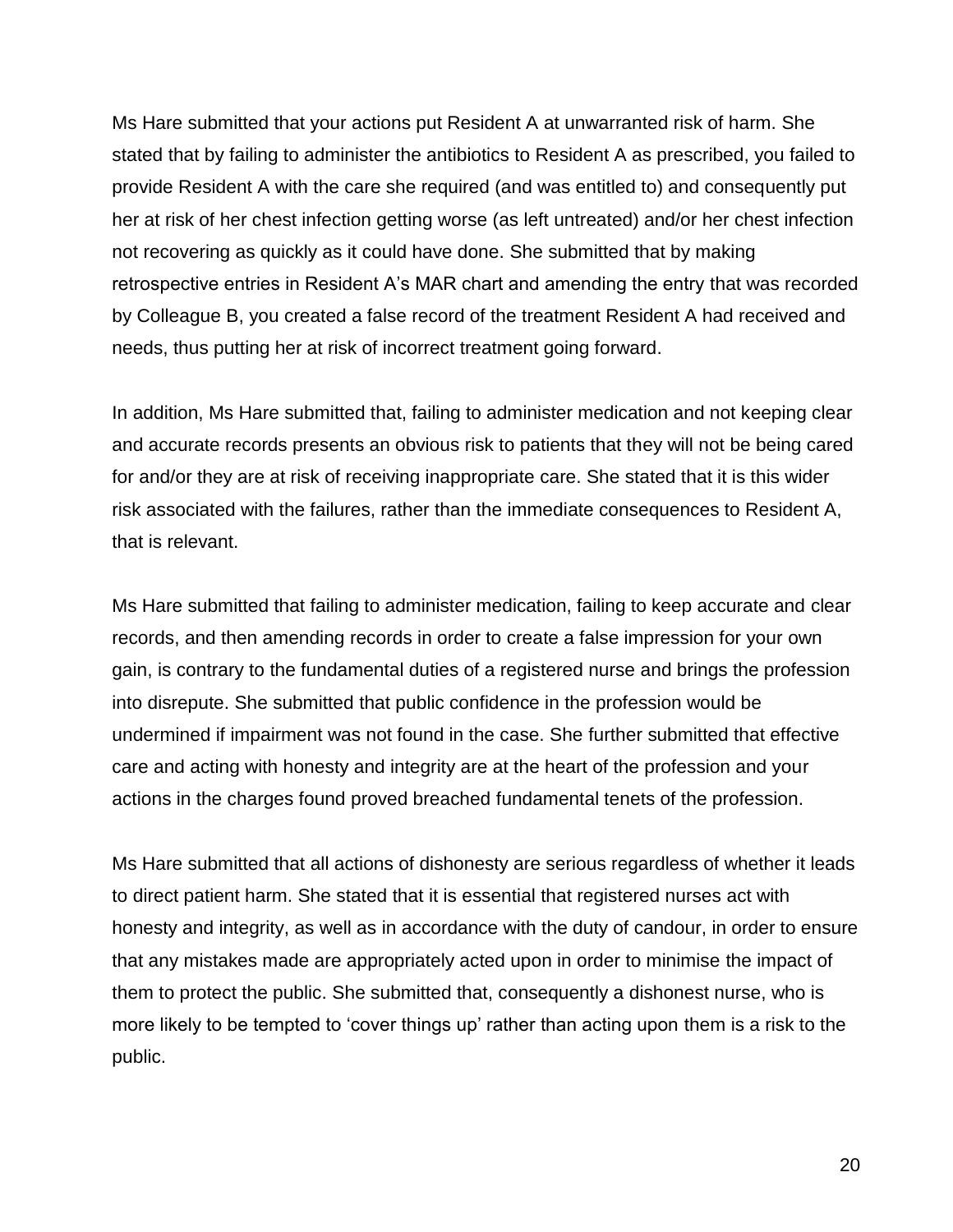Further, Ms Hare submitted that you have not demonstrated sufficient remorse, insight or reflection upon the harm caused to the profession. She stated that you have not yet acknowledged your dishonesty. She submitted that, until you acknowledge the mistakes that were made and reflect on why they happened so that you can ensure steps are in place to prevent you from doing so again, you are liable to repeat the behaviour of the kind found proved in the future. In terms of remediation, she submitted that you have not provided any employer/colleague references or evidence of training to demonstrate the standard of your practice since the incident. She submitted that, crucially, given the concerns are attitudinal in nature they are thus inherently difficult to remedy and are not simply remedied by continuing practice.

You stated that you qualified as a nurse in 2008. You submitted that prior to the referral made to the NMC, you have never been involved in any regulatory concerns. You submitted that you have worked in many places throughout your career and there have never been any issues.

You explained that since you left the Home, you have not stopped working as a nurse as you believed that you were right. You informed the panel that since the incident you have worked as a nurse on a one to one basis with patients and colleagues, which required a high degree of honesty.

You also informed the panel that you later worked with NHS Test and Trace. You stated that in this role you were working from home alone and unsupervised, which showed that you were honest. You submitted that you have managed to help the public in your role with NHS Test and Trace, following protocols and reporting to team leaders.

You submitted that you have completed training, in relation to health and safety. You stated that you are willing to do further training in order to work with the public again, such as training on medication either with colleagues or with companies. You stated that you are still looking to improve and understand the importance of updating knowledge in nursing.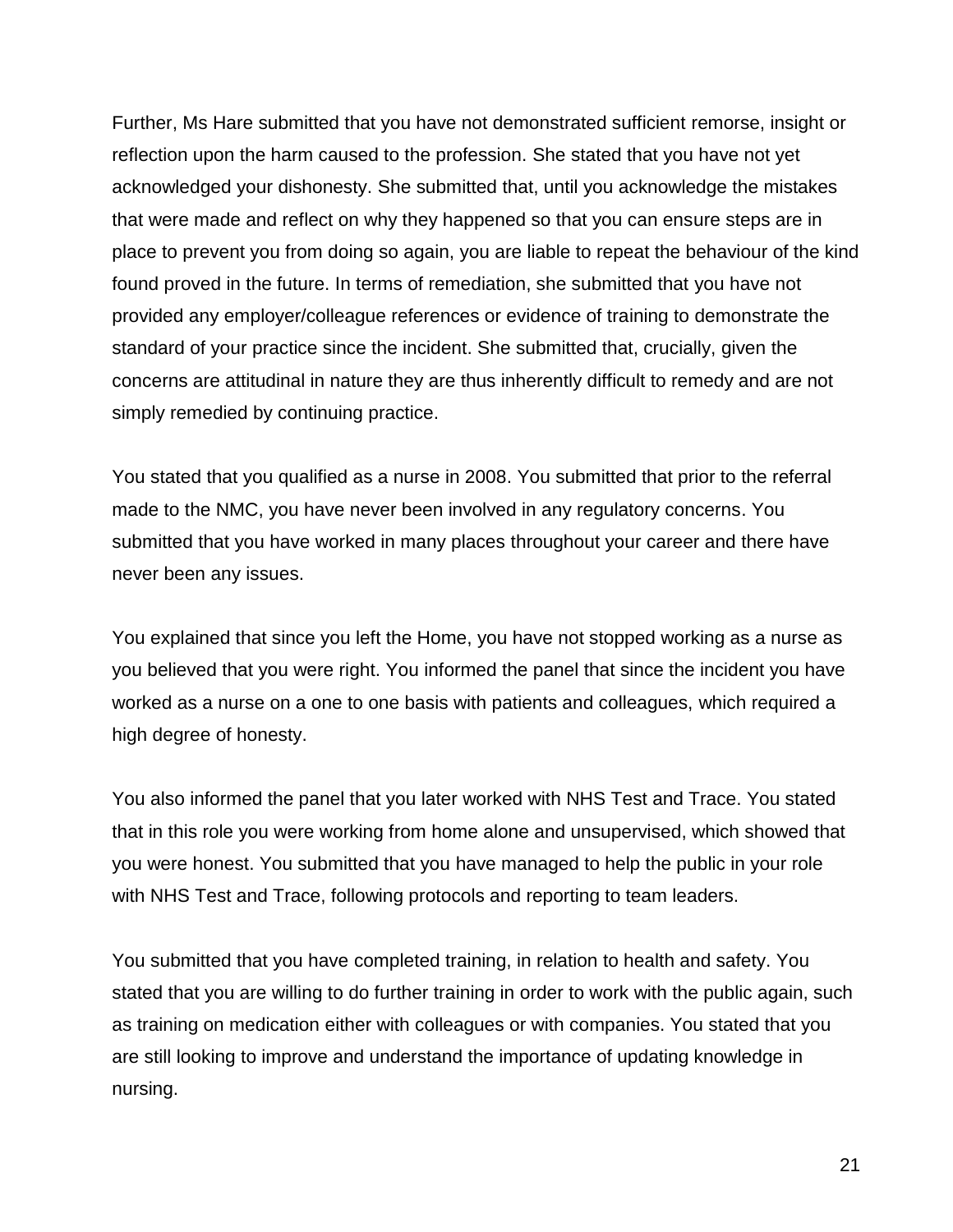You went on to tell the panel that you still felt deprived by the outcome, that you did what you did and dishonesty was the last thing on your mind. You said that you do things as you go, you write down medication as you go and you know as a nurse you have responsibilities and that you never fail to deliver. You told the panel that you did not do any harm to the patient.

You told the panel that you have suffered because of this case. Prospective employers want to know why your PIN has no expiry date and therefore you have to explain about this case. You stated that this makes it difficult for you to obtain employment.

The panel accepted the advice of the legal assessor which included reference to a number of relevant judgments.

## **Decision and reasons on misconduct**

When determining whether the facts found proved amount to misconduct, the panel had regard to the terms of the Code.

The panel was of the view that your actions did fall significantly short of the standards expected of a registered nurse, and that your actions amounted to a breach of the Code. Specifically:

## *'1 Treat people as individuals and uphold their dignity*

*To achieve this, you must:*

- *1.2 make sure you deliver the fundamentals of care effectively*
- *1.4 make sure that any treatment, assistance or care for which you are responsible is delivered without undue delay*

## *8 Work co-operatively*

*To achieve this, you must:*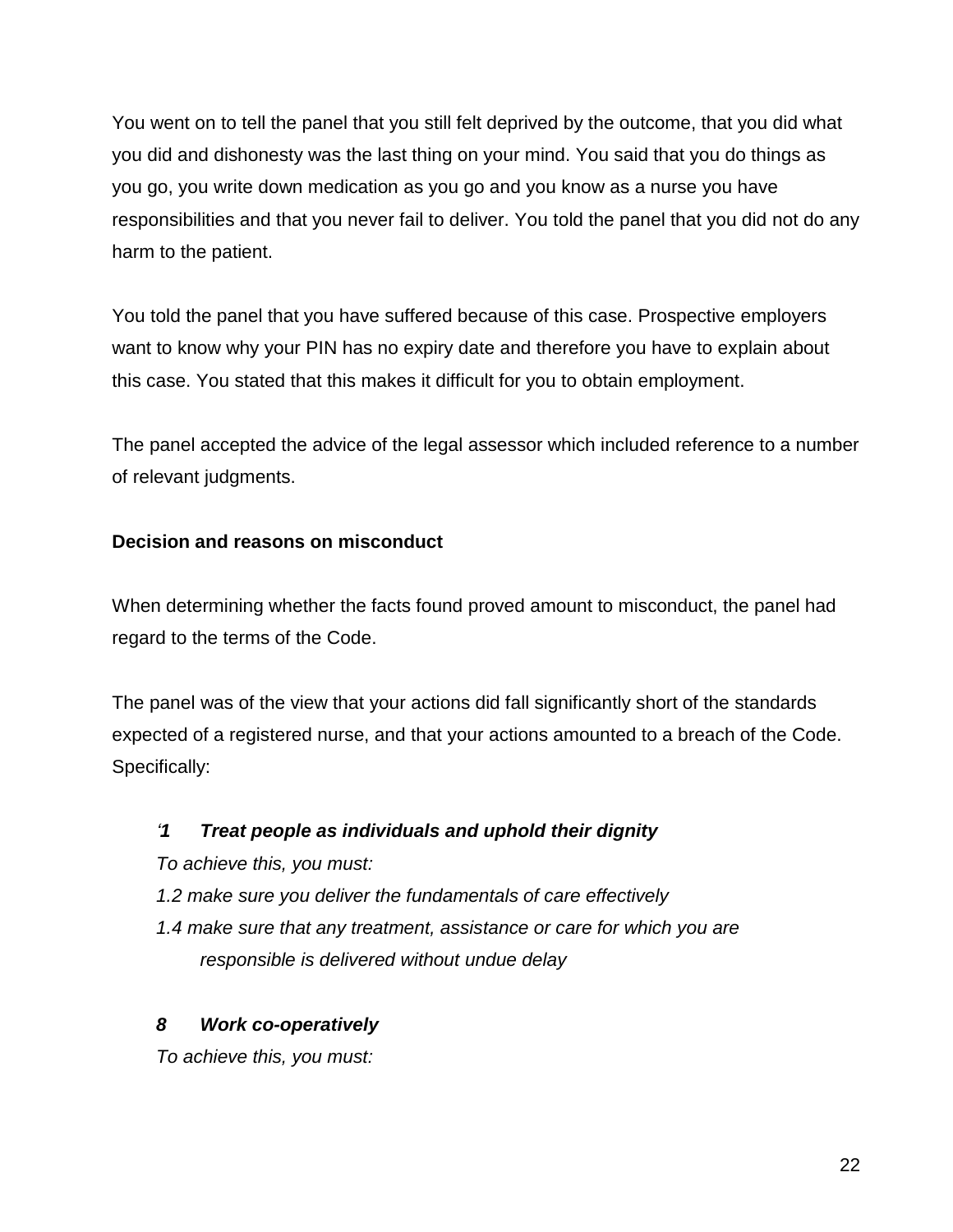- *8.3 keep colleagues informed when you are sharing the care of individuals with other health and care professionals and staff*
- *8.5 work with colleagues to preserve the safety of those receiving care*

#### *10 Keep clear and accurate records relevant to your practice.*

*To achieve this, you must:*

- *10.1 complete records at the time or as soon as possible after an event, recording if the notes are written some time after the event.*
- *10.2 identify any risks or problems that have arisen and the steps taken to deal with them, so that colleagues who use the records have all the information they need*
- *10.3 complete records accurately and without any falsification, taking immediate and appropriate action if you become aware that someone has not kept to these requirements.*
- *10.4 attribute any entries you make in any paper or electronic records to yourself, making sure they are clearly written, dated and timed, and do not include unnecessary abbreviations, jargon or speculation.*
- *14 Be open and candid with all service users about all aspects of care and treatment, including when any mistakes or harm have taken place*
- *14.1 act immediately to put right the situation if someone has suffered actual harm for any reason or an incident has happened which had the potential for harm*
- *14.2 explain fully and promptly what has happened, including the likely effects, and apologise to the person affected and, where appropriate, their advocate, family or carers*
- *14.3 document all these events formally and take further action (escalate) if appropriate so they can be dealt with quickly*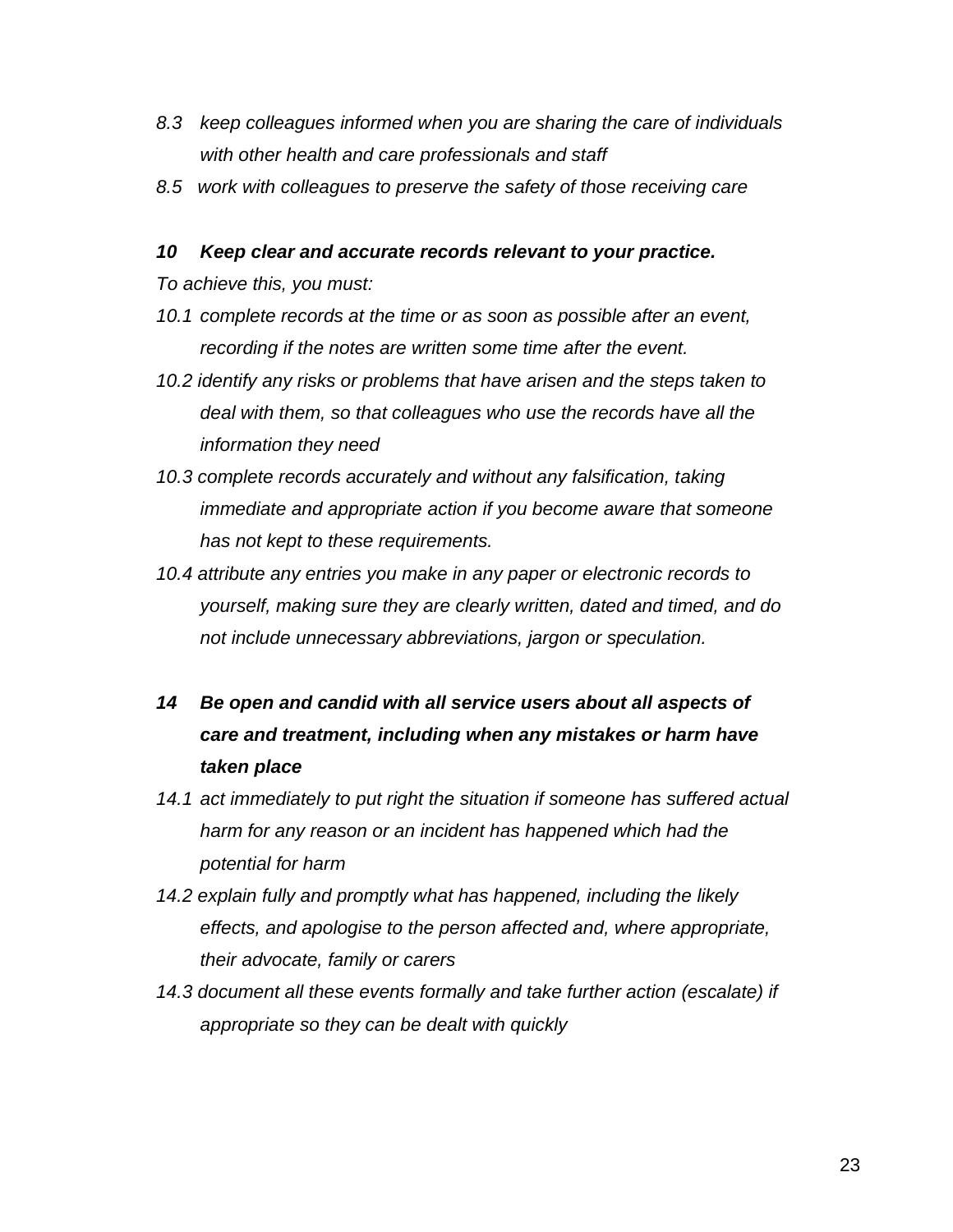# *19 Be aware of, and reduce as far as possible, any potential for harm associated with your practice*

*To achieve this, you must:* 

*19.1 take measures to reduce as far as possible, the likelihood of mistakes, near misses, harm and the effect of harm if it takes place*

- *20 Uphold the reputation of your profession at all times. To achieve this, you must:*
- *20.1 keep to and uphold the standards and values set out in the Code.*
- *20.2 act with honesty and integrity at all times […].'*

The panel appreciated that breaches of the Code do not automatically result in a finding of misconduct. However, the panel was of the view that your actions, particularly dishonesty, did fall far below of the conduct and standards expected of a nurse and amounted to misconduct.

The panel determined that you failed to administer antibiotics on two occasions to Resident A then deliberately sought to minimise your actions by falsely claiming that this was a result of Resident A not being able to swallow the antibiotics, rather than acknowledging your error. The panel determined that some effort had gone into the continued dishonesty as you retrospectively marked that Resident A was having difficulty swallowing and amended another registered nurse's record to conceal your error. The panel was of the view that the dishonesty related directly to your clinical practice for your own gain, rather than the best interests of Resident A.

The panel were concerned that your continuing denial of your dishonesty was evidence of attitudinal issues.

The panel determined that the facts found proved do amount to misconduct.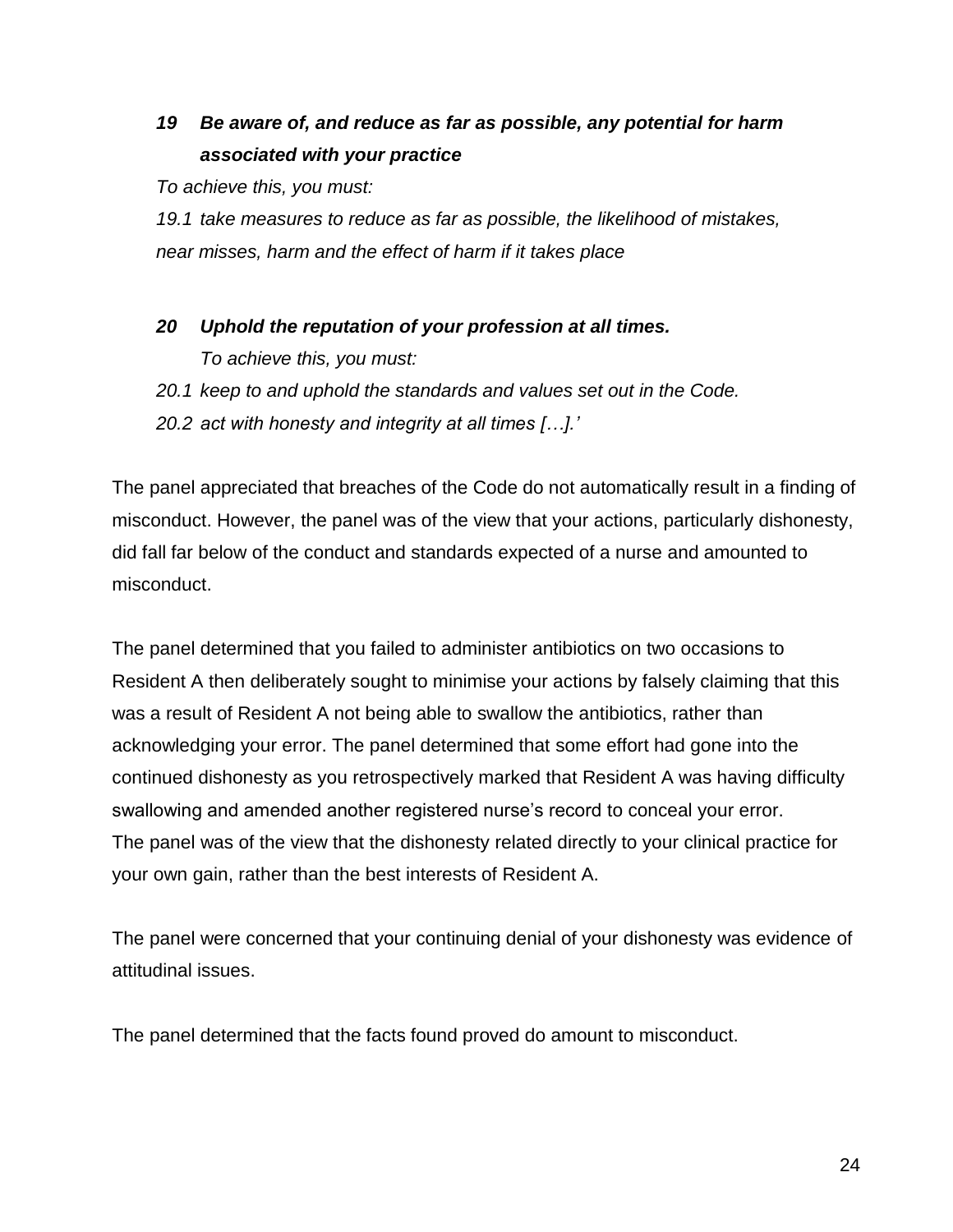#### **Decision and reasons on impairment**

The panel next went on to decide if as a result of the misconduct, your fitness to practise is currently impaired.

Nurses occupy a position of privilege and trust in society and are expected at all times to be professional. Patients and their families must be able to trust nurses with their lives and the lives of their loved ones. To justify that trust, nurses must be honest and open and act with integrity. They must make sure that their conduct at all times justifies both their patients' and the public's trust in the profession.

In this regard the panel considered the judgment of Mrs Justice Cox in the case of *CHRE v NMC and Grant* in reaching its decision. In paragraph 74, she said:

*'In determining whether a practitioner's fitness to practise is impaired by reason of misconduct, the relevant panel should generally consider not only whether the practitioner continues to present a risk to members of the public in his or her current role, but also whether the need to uphold proper professional standards and public confidence in the profession would be undermined if a finding of impairment were not made in the particular circumstances.'*

In paragraph 76, Mrs Justice Cox referred to Dame Janet Smith's "test" which reads as follows:

*'Do our findings of fact in respect of the doctor's misconduct, deficient professional performance, adverse health, conviction, caution or determination show that his/her fitness to practise is impaired in the sense that s/he:*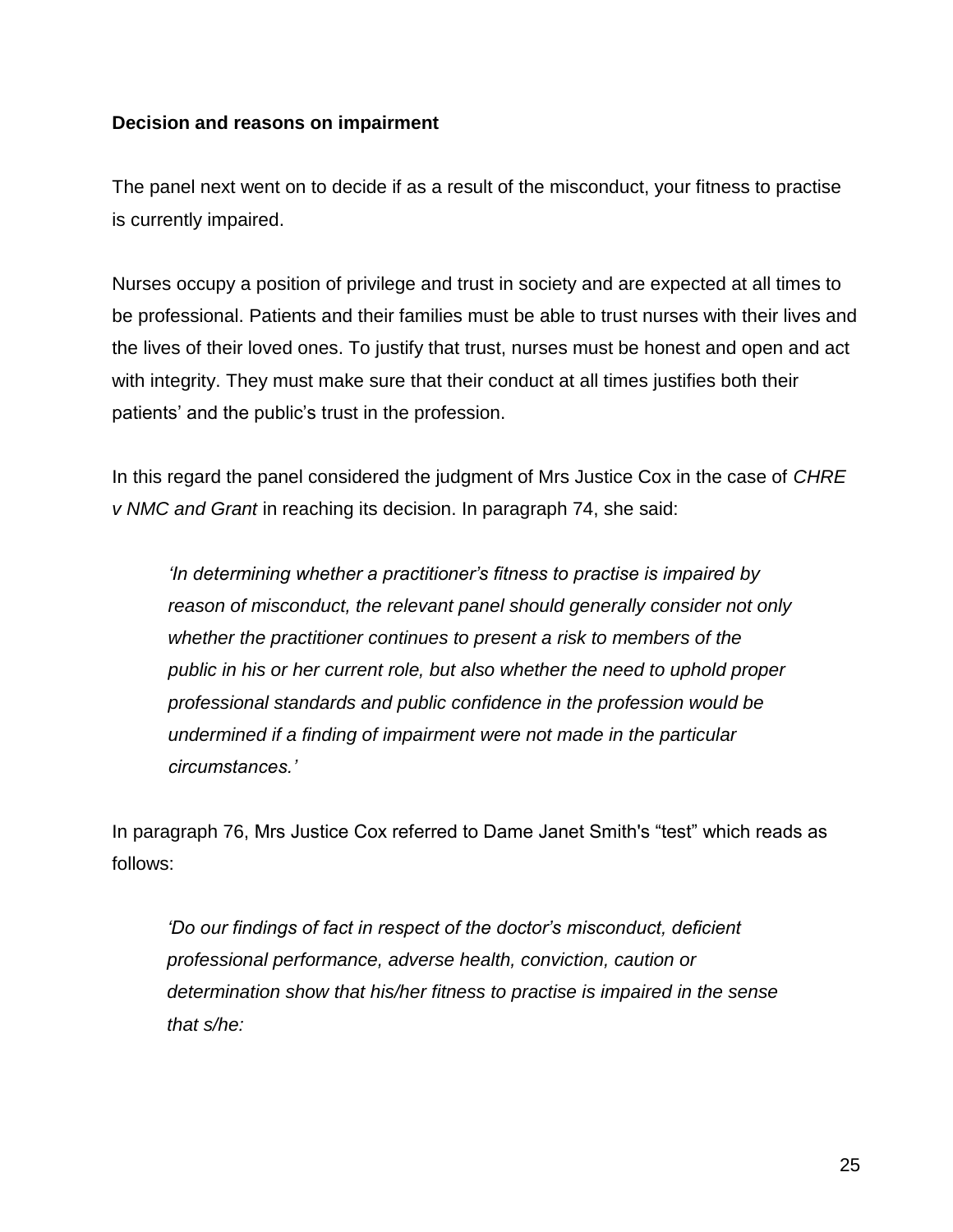- *a) has in the past acted and/or is liable in the future to act so as to put a patient or patients at unwarranted risk of harm; and/or*
- *b) has in the past brought and/or is liable in the future to bring the medical profession into disrepute; and/or*
- *c) has in the past breached and/or is liable in the future to breach one of the fundamental tenets of the medical profession; and/or*
- *d) has in the past acted dishonestly and/or is liable to act dishonestly in the future.'*

The panel considered this test and determined that all four limbs were engaged in this case. The panel found that Resident A was put at unwarranted risk of harm as a result of your misconduct. Your misconduct breached the fundamental tenets of the nursing profession and therefore brought its reputation into disrepute. The panel was satisfied that confidence in the nursing profession would be undermined if its regulator did not find charges relating to dishonesty serious.

The panel next went on to consider the matter of insight. The panel considered your explanation of events. The panel took into account that you have admitted to not administering Resident A's antibiotic medication, however, you have failed to acknowledged your dishonesty by attempting to conceal that omission by retrospectively altering the MAR chart, by amending another registered nurses record and by falsely claiming that the reason you failed to administer the medication was because Resident A was unable to swallow the capsules. Further the panel was concerned that you actively tried to blame colleagues. This was evident in your cross examination of them on the basis that they were lying. You inferred that they were aggrieved due to your better knowledge of how Resident A should have her medication administered.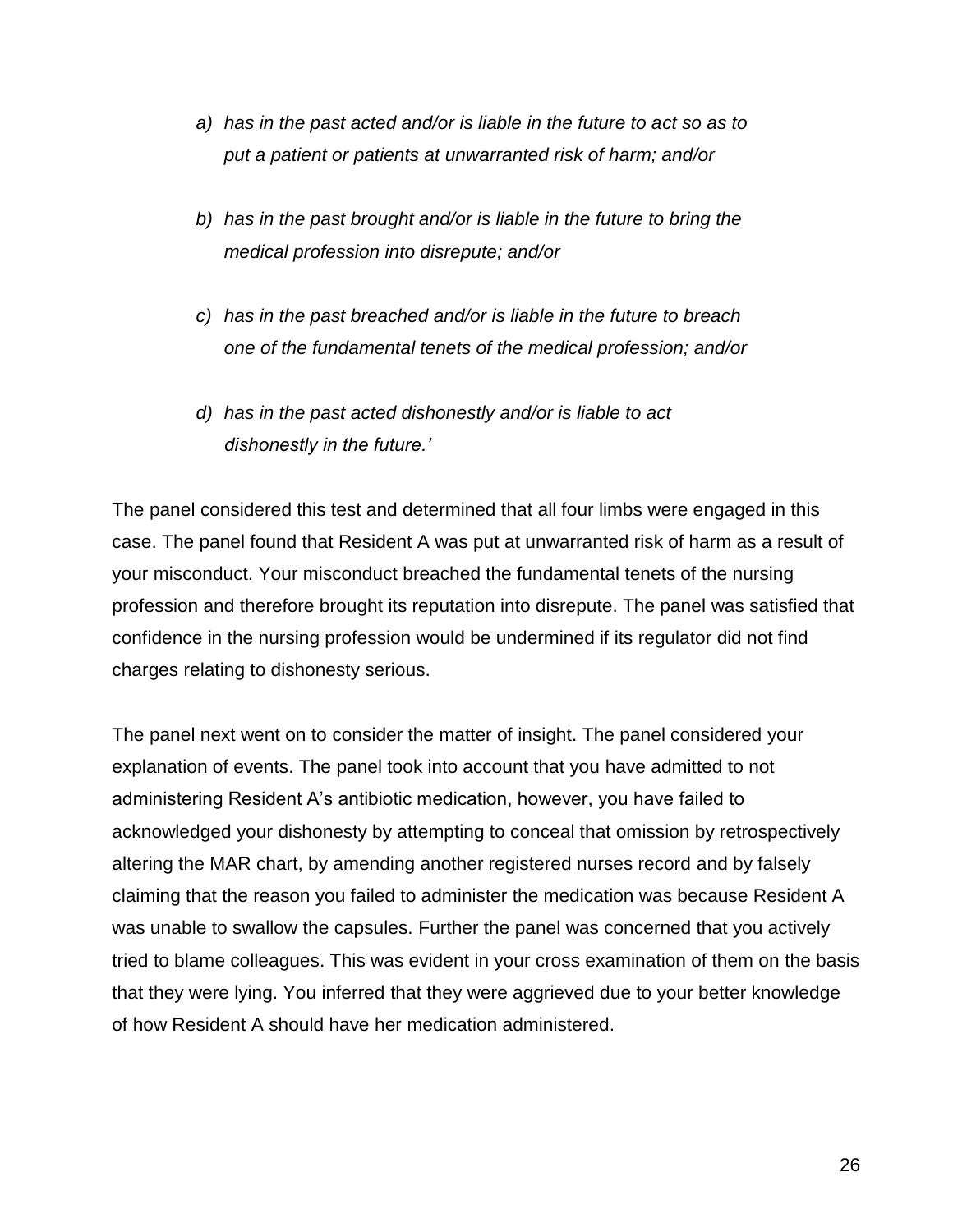The panel determined that, while you do acknowledge that you should have escalated your failure to administer Resident A's antibiotics at the time, you have provided no cogent reason for your omission on either occasions, at a time when you would have had an opportunity to contact a General Practitioner (GP) and resolve the issue. Rather, you told the panel that you thought it was acceptable to simply write in the notes and leave it to the night nurse to deal with.

The panel was of the view that you have demonstrated little or no understanding of how your actions put a patient at risk of harm and how this impacted negatively on the reputation of the nursing profession nor have you explained how you would handle similar situations differently in the future. The panel is also of the view that you have shown little evidence of remorse.

The panel was satisfied that the misconduct in this case is attitudinal and therefore inherently difficult to remediate. Further, the panel has seen no evidence of any efforts you have made to address the specific concerns raised about your practice.

The panel is of the view that due to the lack of insight, remorse or any evidence of remediation, there remains a real risk of repetition of the concerns raised. The panel determined that there was insufficient evidence to allay its concerns that you may currently pose a risk to patient safety. The panel therefore decided that a finding of impairment is necessary on the grounds of public protection.

The panel bore in mind that the overarching objectives of the NMC; to protect, promote and maintain the health, safety, and well-being of the public and patients, and to uphold and protect the wider public interest. This includes promoting and maintaining public confidence in the nursing and midwifery professions and upholding the proper professional standards for members of those professions.

The panel concluded that public confidence in the profession would be undermined if a finding of impairment were not made in this case where a nurse had acted dishonestly and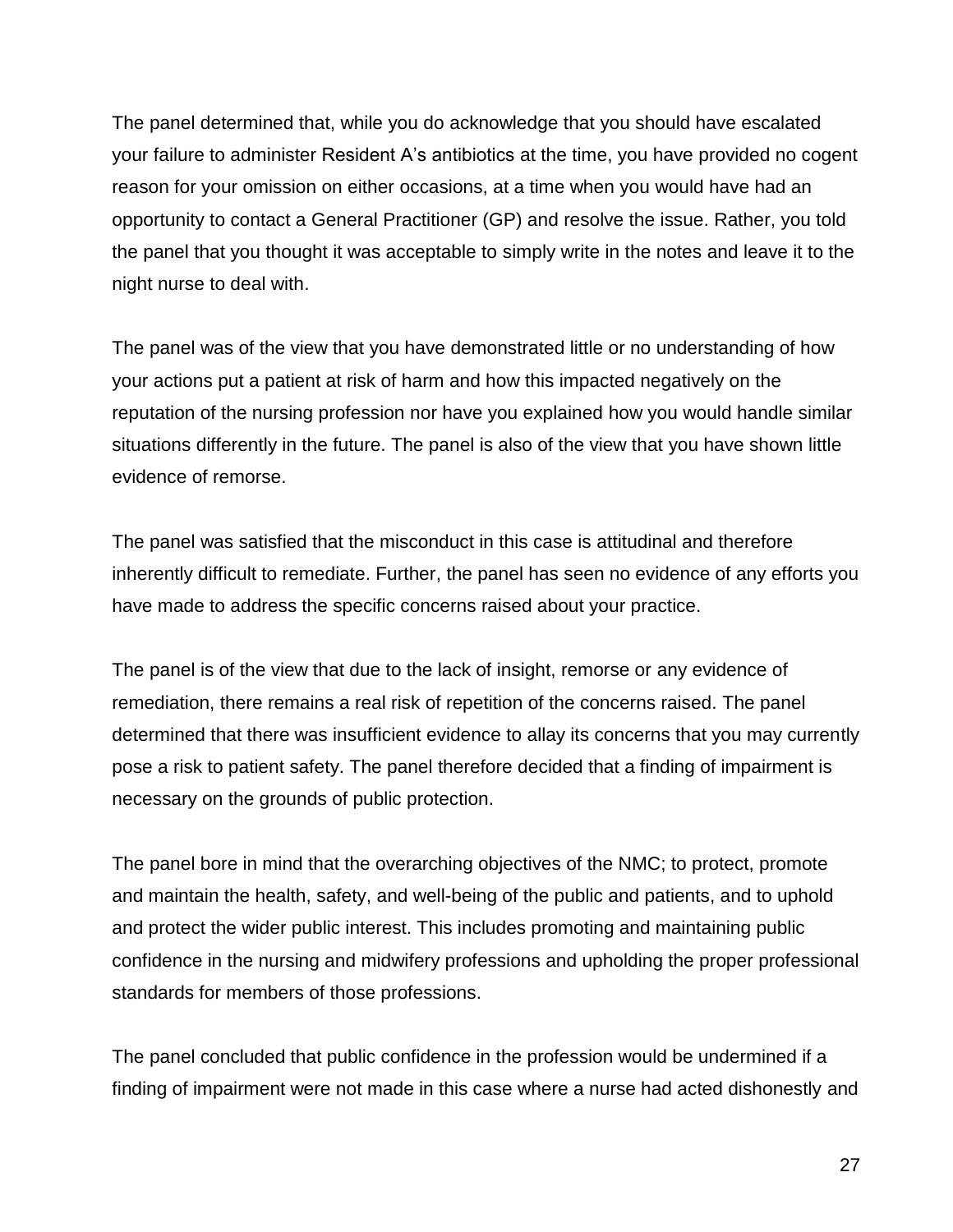put a patient at risk of harm for personal gain. The panel determined that a finding of impairment on public interest grounds is also required.

Having regard to all of the above, the panel was satisfied that your fitness to practise is currently impaired.

## **Sanction**

The panel has considered this case very carefully and has decided to make a suspension order for a period of 12 months with a review. The effect of this order is that the NMC register will show that your registration has been suspended.

In reaching this decision, the panel has had regard to all the evidence that has been adduced in this case and had careful regard to the Sanctions Guidance (SG) published by the NMC. The panel accepted the advice of the legal assessor, which included reference to a number of relevant judgments.

### **Submissions on sanction**

Ms Hare informed the panel that in the Notice of Hearing, dated 27 January 2022, the NMC had advised you that it would seek the imposition of a six month suspension order with review if it found your fitness to practise currently impaired.

Ms Hare referred the panel to the SG and submitted that the aggravating factors in this case include:

- Conduct which put patients at risk of suffering harm (failings to administer medication and keep accurate records…)
- Continuing act (5 to 6 April 2019, with some time 'off shift' in between).
- Dishonest attempt to cover up failings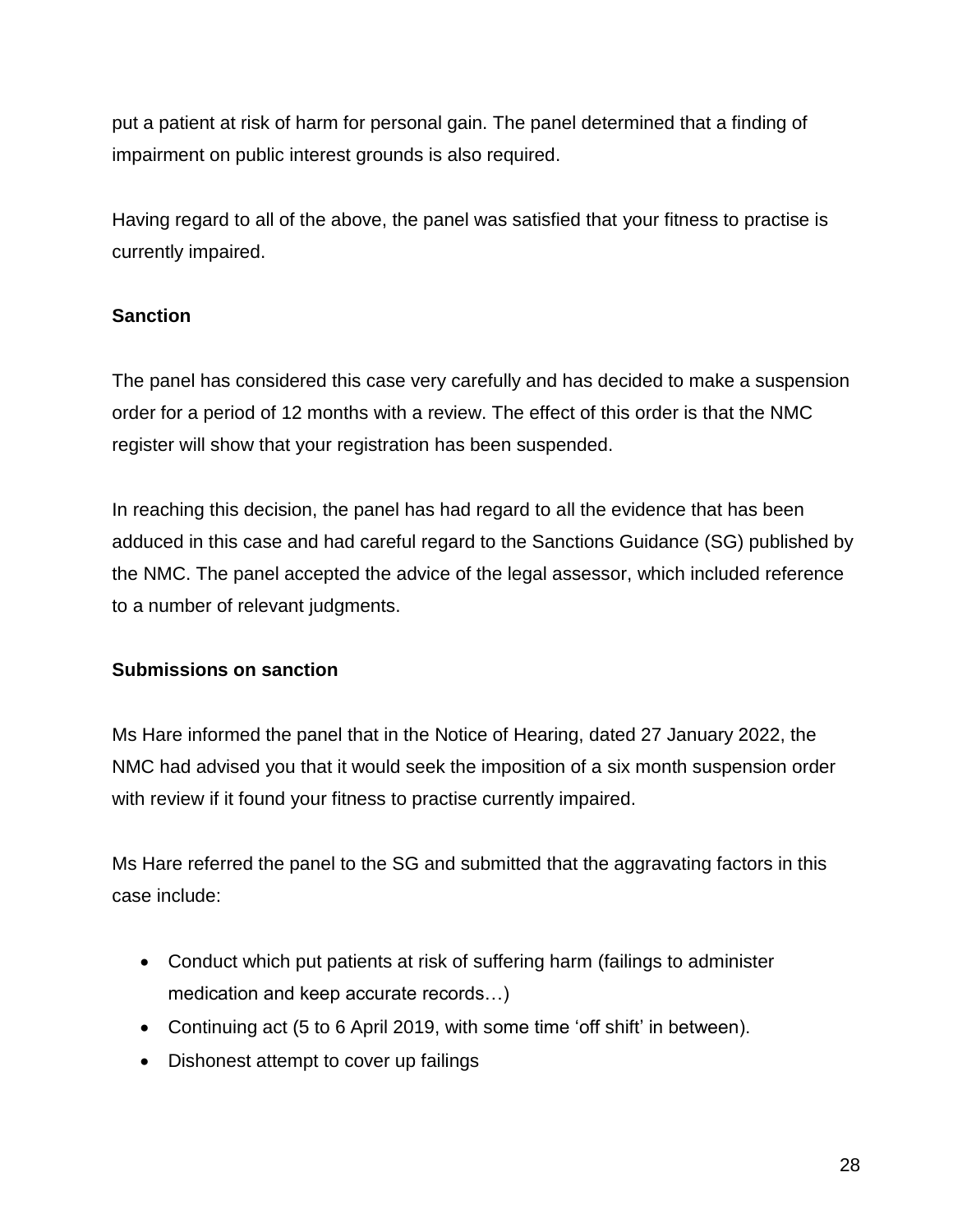- Lack of insight into failings, as well as seeking to blame other registered nurses for your failings
- Lack of insight into failings (denial (and continuing denial) of Charges 2 and 3 as well as seeking to blame other registered nurses for your failings and limited evidence of reflection on the risks to the public and the profession that flow from the failings (whether you accept them or not)).

Ms Hare then moved onto the mitigating factors in this case, which she submitted to be:

- Single episode of misconduct
- Degree of insight (early admission of charge 1).

Ms Hare invited the panel to consider a six month suspension order with a review before expiry.

Ms Hare submitted that a caution order is not appropriate as it would not reflect the seriousness of the case. She submitted that a caution order does not affect your right to practice and given the panel have found that your fitness to practise indicated a risk to patient safety, it is submitted that a caution order would not be enough to protect the public, given it will allow you to continue to practise without any restriction.

Ms Hare further submitted a conditions of practice order would not sufficiently address the concerns about public confidence or proper professional standards and conduct. She submitted that cases involving dishonesty are particularly serious and you have breached your duty of candour to be open and honest. She submitted that there are no conditions that could be put in place to 'mark' those concerns. Further, she submitted that your dishonesty means conditions of practice are unlikely to be appropriate/workable given the nature of those concerns.

Ms Hare submitted that it is open to the panel to impose a suspension order of up to one year. She submitted that this would prevent you practising as a registered nurse during the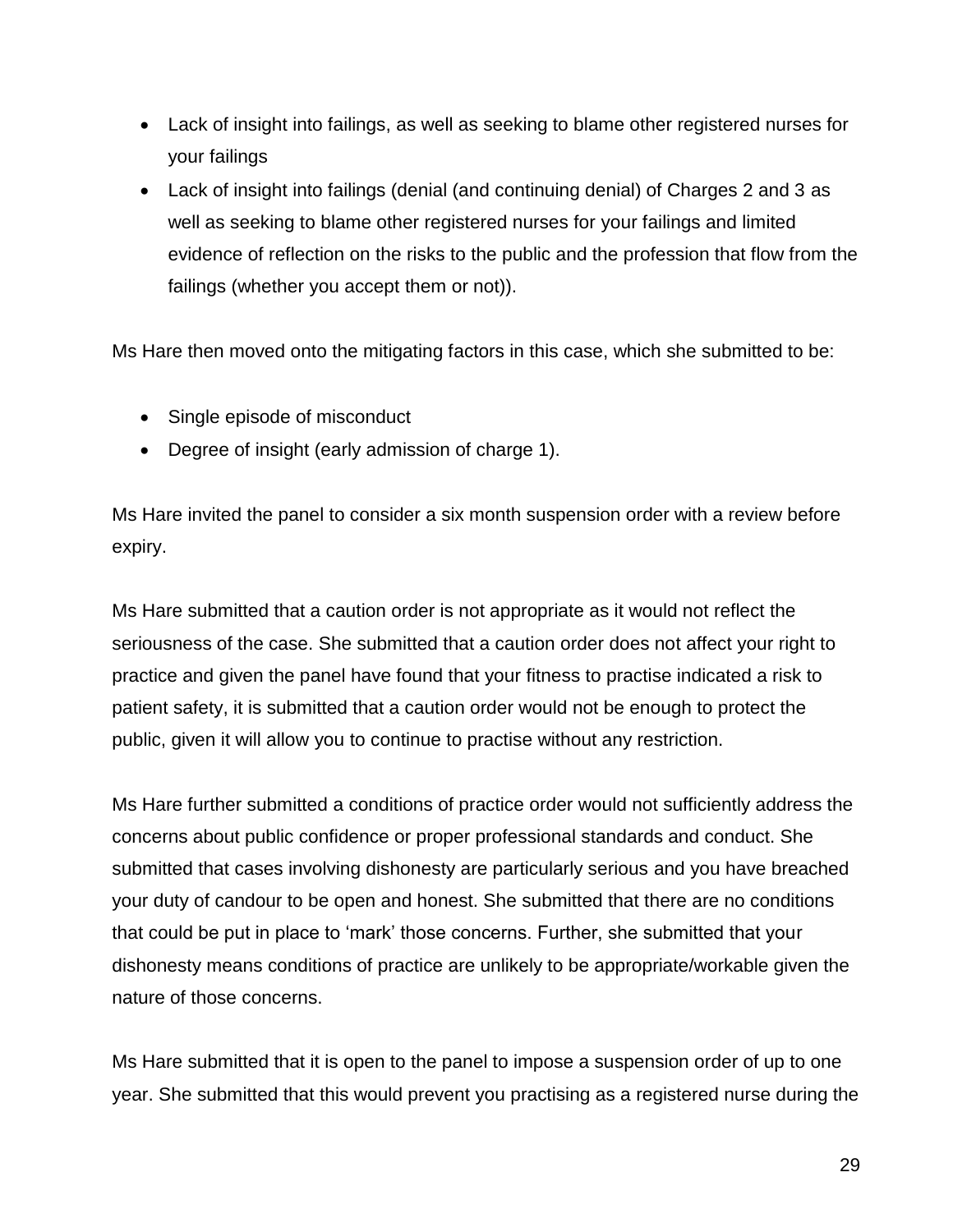period the order is in force. She submitted that a six month suspension order with a review before expiry would mark the seriousness of your behaviour and thus declare and uphold the standards of the profession, protecting the public's trust and confidence in the profession. She submitted that it would also give you an opportunity to demonstrate insight/progress with the possibility of restrictions on your practice being lifted if you can demonstrate that the concerns have been sufficiently addressed, whilst protecting the public/public confidence in the interim by preventing you from practising.

Ms Hare submitted that a striking-off order is likely to be appropriate when what the registrant has done is fundamentally incompatible with being a registered professional. She submitted that given it is a single episode of misconduct (albeit over two days), the panel may consider that a striking-off order is disproportionate at this stage.

You submitted that having worked unsupervised, you understand the role of a nurse.

You explained that you have worked in various Care Homes and you have managed to work with the public. You stated that this included various responsibilities, such as updating care plans and amending documents in an honest way.

You submitted that you are very much capable of attending to the public without any binding restrictions.

You submitted that you have undertaken further training in safeguarding. You explained that you understand that when dealing with people it is not up to you decide what needs to be done. You clarified that what you mean by this is that you should have escalated the matter. You stated that, had you escalated the matter at the time you would not be here now.

You submitted that this has been a learning curve for you and that you regret not seeking help at the time. You also stated that you have been truthful from the start.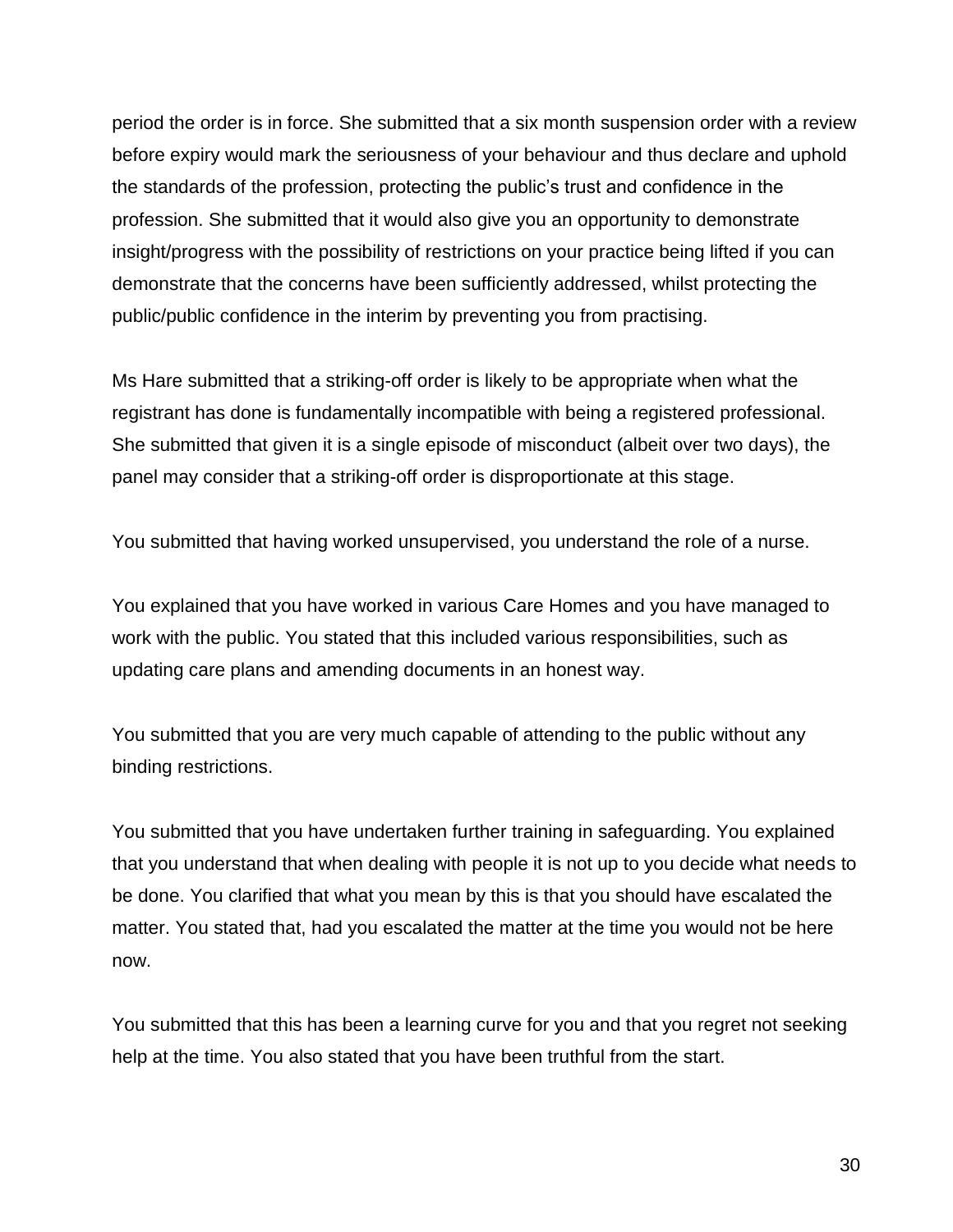You told the panel that you have been a nurse since 2008 and you have had no problems before this.

You stated that you do not want to lose your job as you have worked so hard on it. You explained that you have suffered since the NMC referral and have had to take six months out of work due to this matter.

You submitted that you wished this had never happened and you would never do anything to put anyone at harm. You stated that if you put any patient at risk it was not your intention to do so.

You stated that you are willing to take further courses if necessary, and explained that nursing is an ongoing practice with many changes.

You submitted that you have been truthful from the start, that you have learned from this and that it will never happen again.

You submitted that you would like to provide three references. However, you later clarified that you had not yet contacted your selected referees for references as you were not aware that their reference would be required. You listed the following referees:

- NHS Professional Bank;
- Sunny Care Agency, an agency you worked with after the incident; and
- An RGN colleague who has worked closely with you.

You were later able to obtain one reference, which you presented to the panel in the form of a WhatsApp message, which stated:

*'To whom it may concern,* 

*I have known Elita Matri Sibanda (RGN) for over 7 years as a work colleagues. She is loving and caring person. She is honest and always willing to help at the*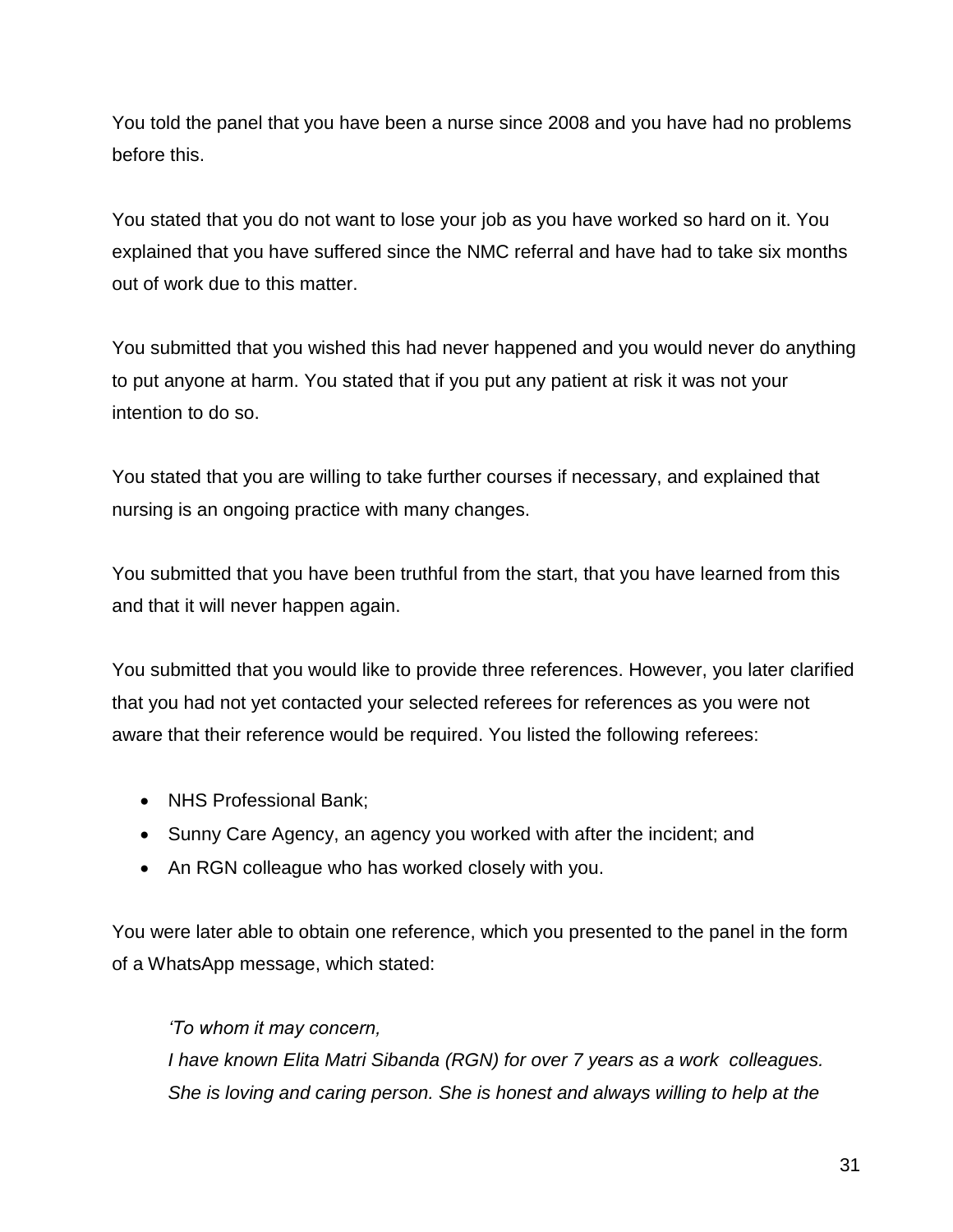*Nursing Home, she would put in extra hours to assist others staff. She is kind hearted and shows love and respect towards others. Thank you very much* '

This reference was from a colleague who you told the panel had worked closely with you for seven years.

Ms Hare, submitted that she made some general observations from the reference put before the panel. She acknowledged that you felt the reference was relevant and important and stated that the NMC is not in dispute that you would have worked with other people given that you have been working as nurse. She submitted that the reference has a name there but it is not signed, there is no identification to back it up, it does not have a declaration of truth and it is not known if the referee is aware of how the reference will be used. She submitted that the panel should place little weight on the reference.

### **Decision and reasons on sanction**

Having found your fitness to practise currently impaired, the panel went on to consider what sanction, if any, it should impose in this case. The panel has borne in mind that any sanction imposed must be appropriate and proportionate and, although not intended to be punitive in its effect, may have such consequences. The panel had careful regard to the SG. The decision on sanction is a matter for the panel independently exercising its own judgement.

The panel took into account the following aggravating features:

- Conduct which put patients at risk of suffering harm by failing to administer medication and keep accurate records
- Actions which occurred over more than one day (5 to 6 April 2019)
- Dishonest attempt to cover up your failings
- Lack of insight into your failings, as well as seeking to blame other registered nurses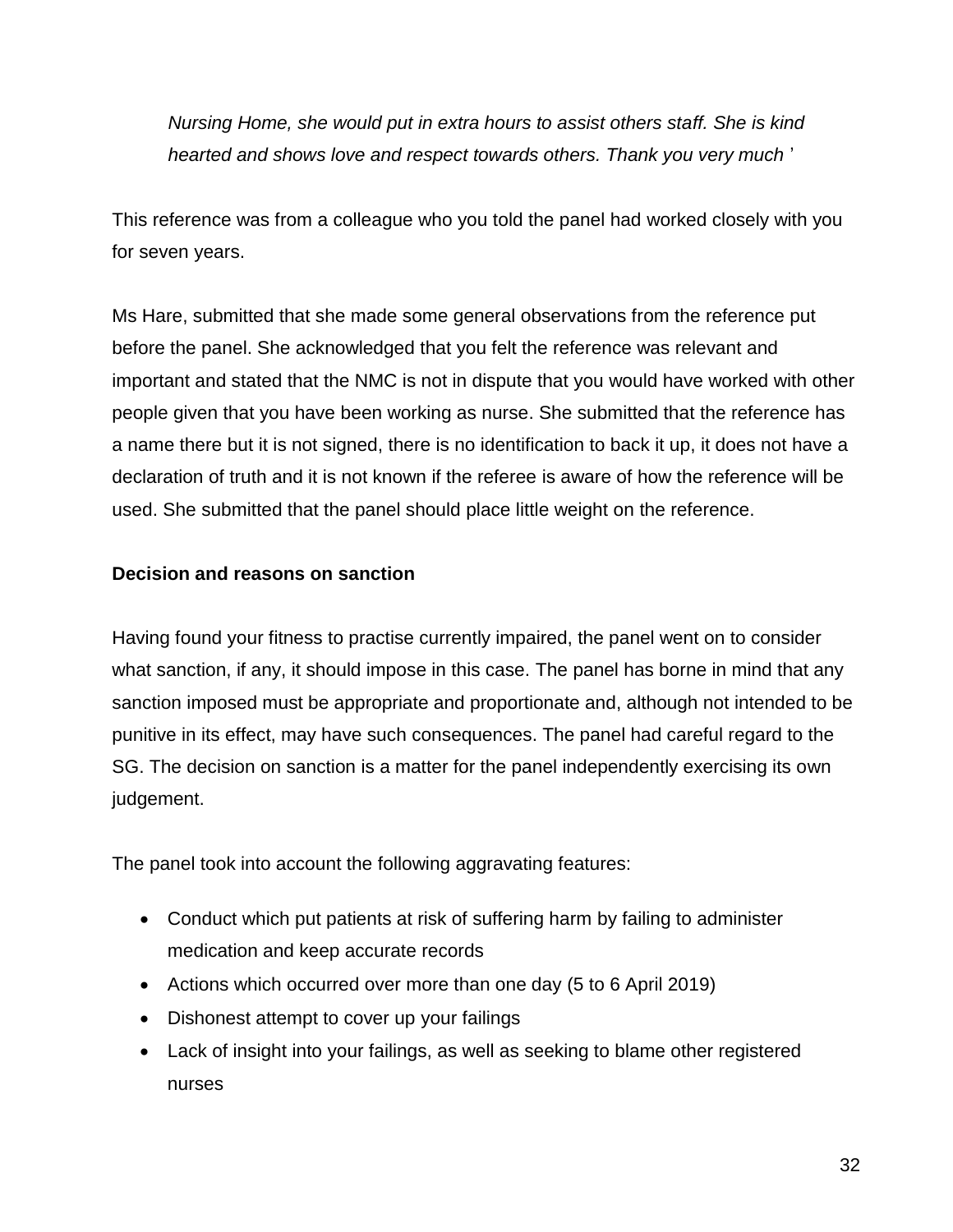- Limited evidence of reflection on the risks to the public and the profession that flow from the failings (whether you accept them or not)
- Continued denial of charge 2 and 3, which was maintained to the conclusion of the hearing.

The panel also took into account the following mitigating features:

• Single episode of misconduct, involving one resident.

The panel acknowledged the reference provided, however, it determined to give little weight to this reference for the reasons outlined in Ms Hare's submissions.

The panel noted Ms Hare's submissions that the panel should consider as a mitigating factor that you have shown a degree of insight in your early admission to charge 1. However, the panel remained concerned that your reasoning and subsequent behaviour regarding this admission is what was found to be dishonest. It therefore determined that this was not a mitigating feature in the circumstances of this case.

The panel first considered whether to take no action but concluded that this would be inappropriate in view of the seriousness of the case. The panel decided that it would not protect the public or satisfy public interest to take no further action.

It then considered the imposition of a caution order but again determined that, due to the seriousness of the case, and the public protection issues identified, an order that does not restrict your practice would not be appropriate in the circumstances. The SG states that a caution order may be appropriate where '*the case is at the lower end of the spectrum of impaired fitness to practise and the panel wishes to mark that the behaviour was unacceptable and must not happen again.'* The panel considered that your misconduct was not at the lower end of the spectrum and that a caution order would be inappropriate in view of the issues identified. The panel decided that it would be neither proportionate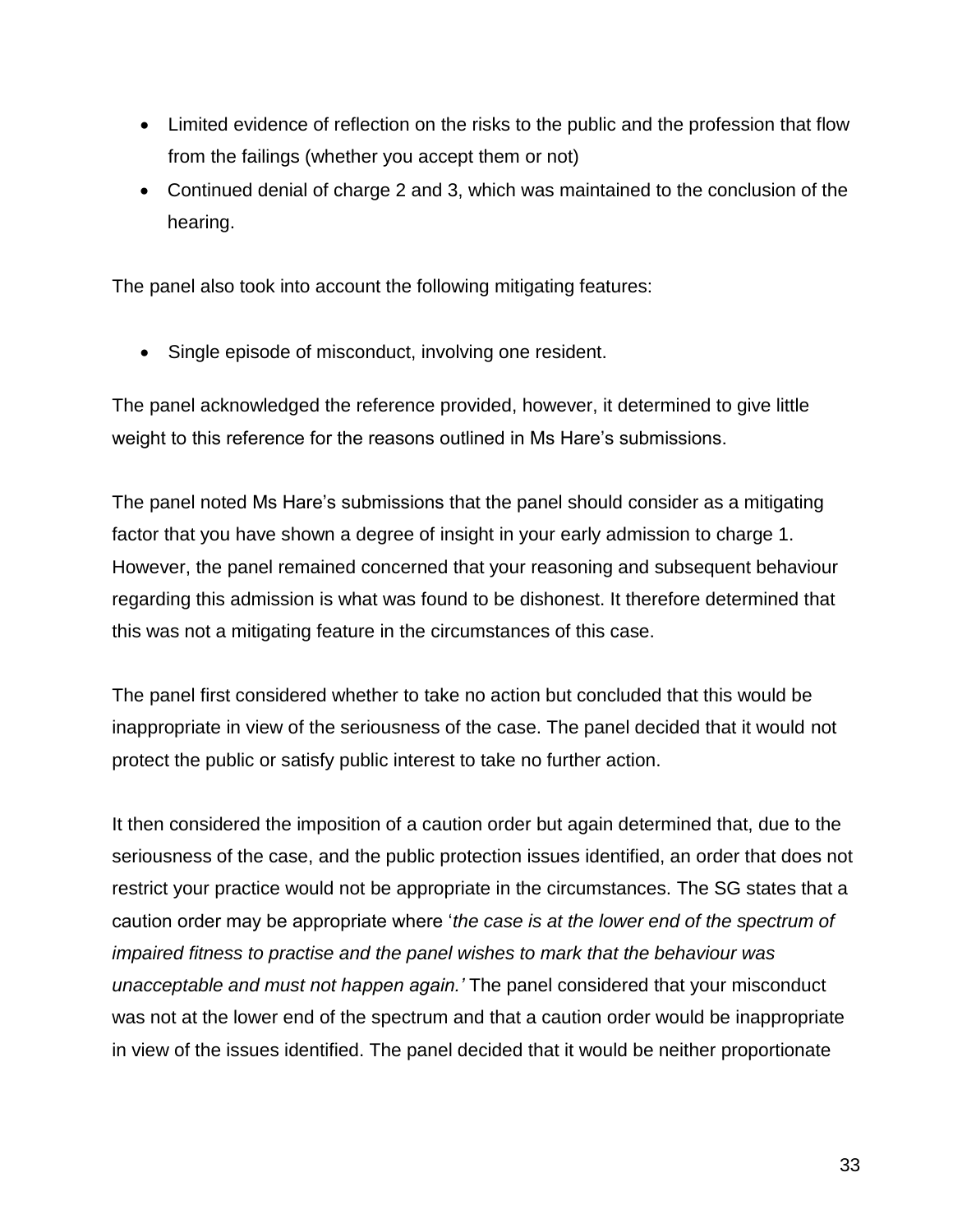nor in the public interest to impose a caution order as it would not provide sufficient protection to the public.

The panel next considered whether placing conditions of practice on your registration would be a sufficient and appropriate response. The panel is mindful that any conditions imposed must be proportionate, measurable and workable. The panel took into account the SG, and noted that your dishonesty presented evidence of attitudinal problems. The panel is of the view that there are no practical or workable conditions that could be formulated, given the nature of the dishonesty in this case. The misconduct identified in this case was not something that can be addressed through retraining.

The panel then went on to consider whether a suspension order would be an appropriate sanction. The SG states that suspension order may be appropriate where some of the following factors are apparent:

- *A single instance of misconduct but where a lesser sanction is not sufficient;*
- *No evidence of repetition of behaviour since the incident;*

The panel was satisfied that in this case, the misconduct was not fundamentally incompatible with remaining on the register.

The panel went on to seriously consider whether a striking-off order would be appropriate but in the circumstances decided that it would be disproportionate at this time.

Balancing all of these factors the panel has concluded that a suspension order would be the appropriate and proportionate sanction.

The panel noted the hardship such an order will inevitably cause you. However this is outweighed by the public interest in this case.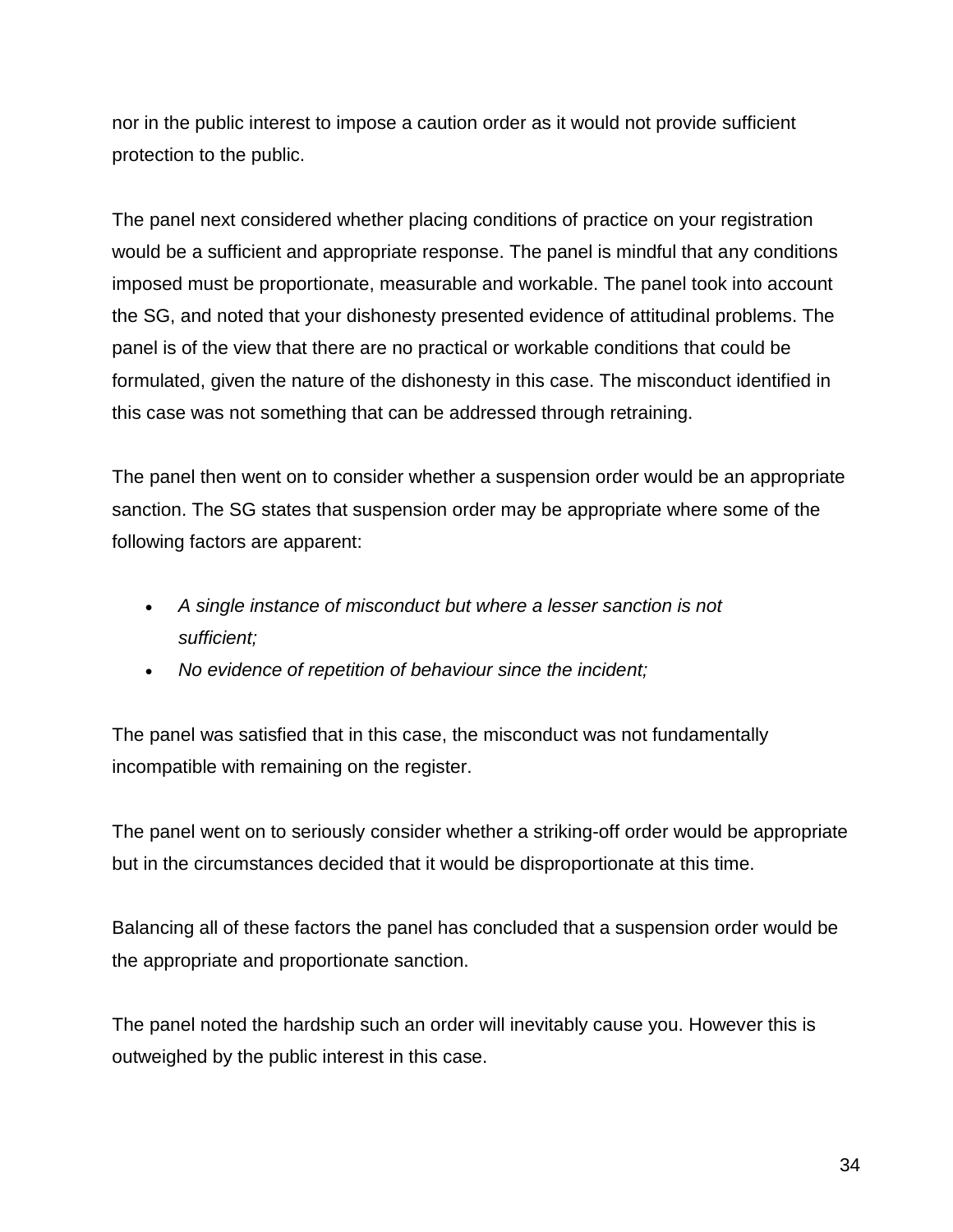The panel considered that this order is necessary to mark the importance of maintaining public confidence in the profession, and to send to the public and the profession a clear message about the standard of behaviour required of a registered nurse.

The panel determined that a suspension order for a period of 12 months was appropriate in this case to mark the seriousness of the misconduct. Further, the panel determined that this would give you the opportunity to recognise the level of dishonesty that has been found proved by the panel and to address the gravity of these issues. The panel recognised that this may take some time and therefore concluded that 12 months was more appropriate than the six months proposed by the NMC.

At the end of the period of suspension, another panel will review the order. At the review hearing the panel may revoke the order, or it may confirm the order, or it may replace the order with another order.

Any future panel reviewing this case would be assisted by:

- A reflective piece which addresses the fact that your actions have been found to be dishonest and the implications of that dishonesty for patients, colleagues, the public and the profession;
- References and testimonials from any employers or voluntary organisations;
- Training which addresses the specific issues in this case including duty of candour and dishonesty.

This will be confirmed to you in writing.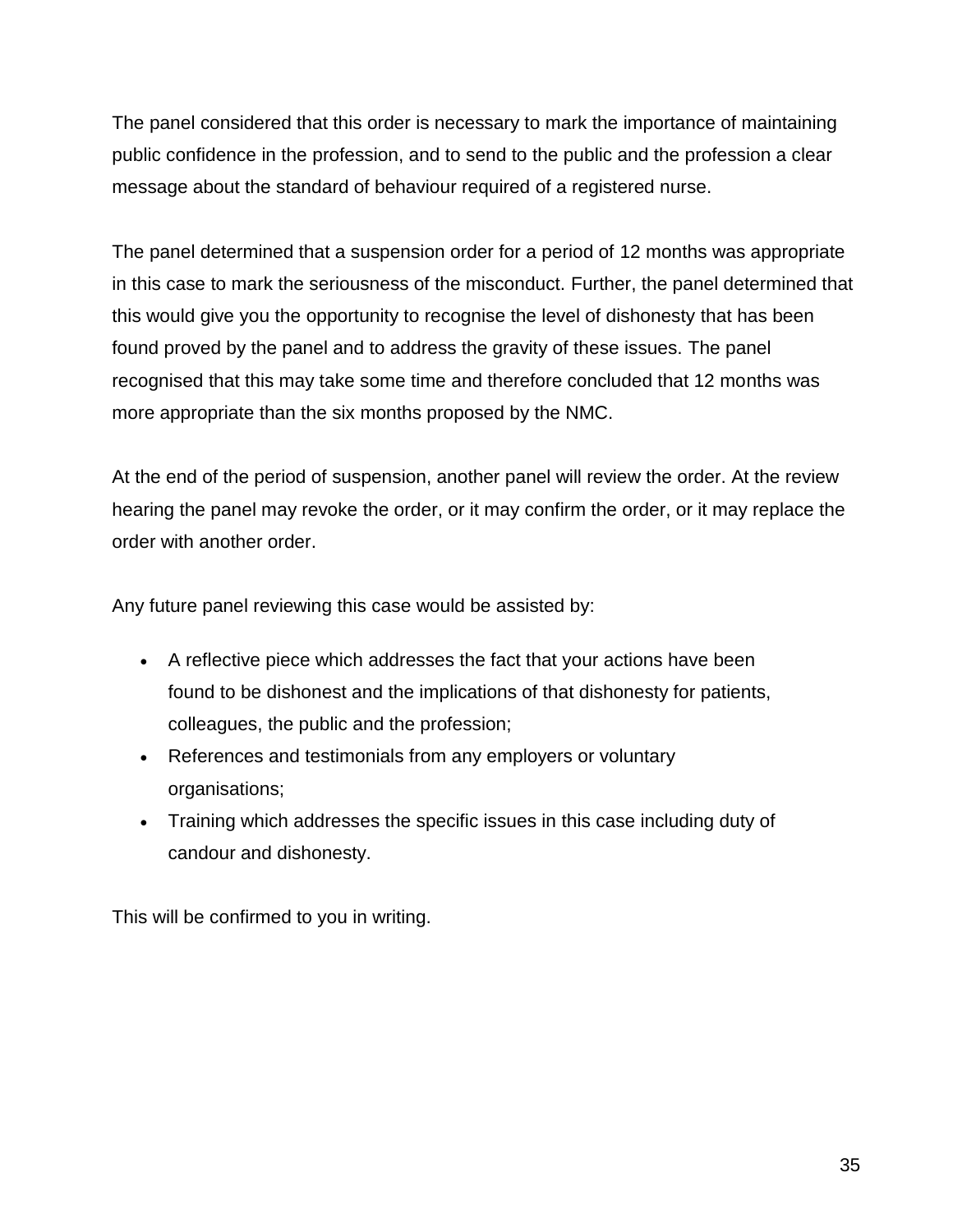#### **Interim order**

As the suspension order cannot take effect until the end of the 28-day appeal period, the panel has considered whether an interim order is required in the specific circumstances of this case. It may only make an interim order if it is satisfied that it is necessary for the protection of the public, is otherwise in the public interest or in your own interest until the suspension sanction takes effect. The panel heard and accepted the advice of the legal assessor.

#### **Submissions on interim order**

The panel took account of the submissions made by Ms Hare. She submitted that an interim order should be made on the grounds that it is necessary for the protection of the public and it is otherwise in the public interest.

Ms Hare invited the panel to impose an interim suspension order for a period of 18 months. She submitted that not to impose one would be inconsistent with the substantive decision the panel has already made.

You made no submissions.

#### **Decision and reasons on interim order**

The panel was satisfied that an interim order is necessary for the protection of the public and is otherwise in the public interest. The panel had regard to the seriousness of the facts found proved and the reasons set out in its decision for the substantive order in reaching the decision to impose an interim order.

The panel concluded that an interim conditions of practice order would not be appropriate or proportionate in this case, for the reasons already identified in the panel's determination